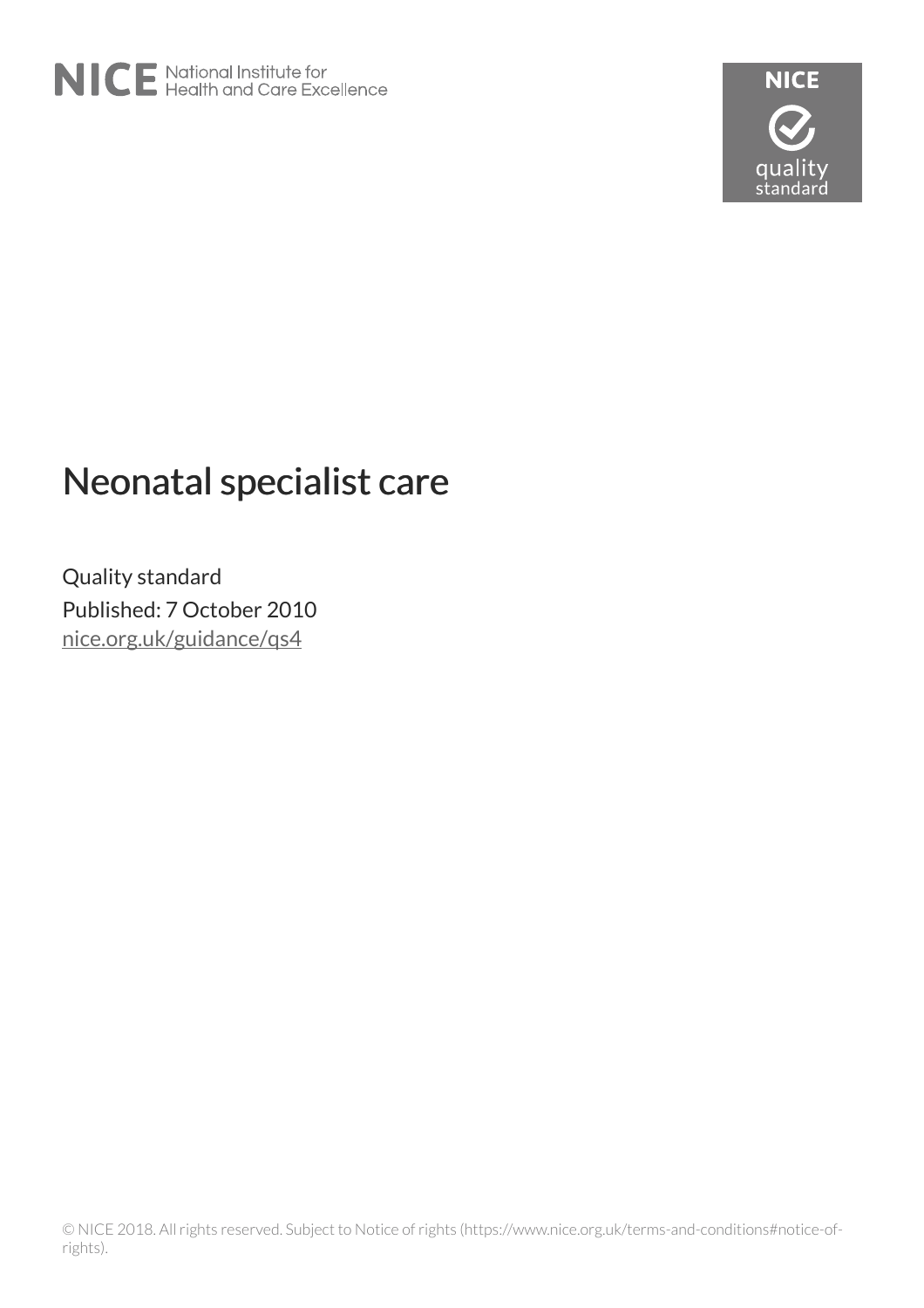# Contents

| 5              |
|----------------|
| 5              |
| 5              |
| 6              |
| $\overline{7}$ |
| $\overline{7}$ |
| $\overline{7}$ |
| 8              |
| 9              |
| 9              |
| 10             |
|                |
|                |
|                |
|                |
|                |
|                |
|                |
|                |
|                |
|                |
|                |
|                |
|                |
|                |
|                |
|                |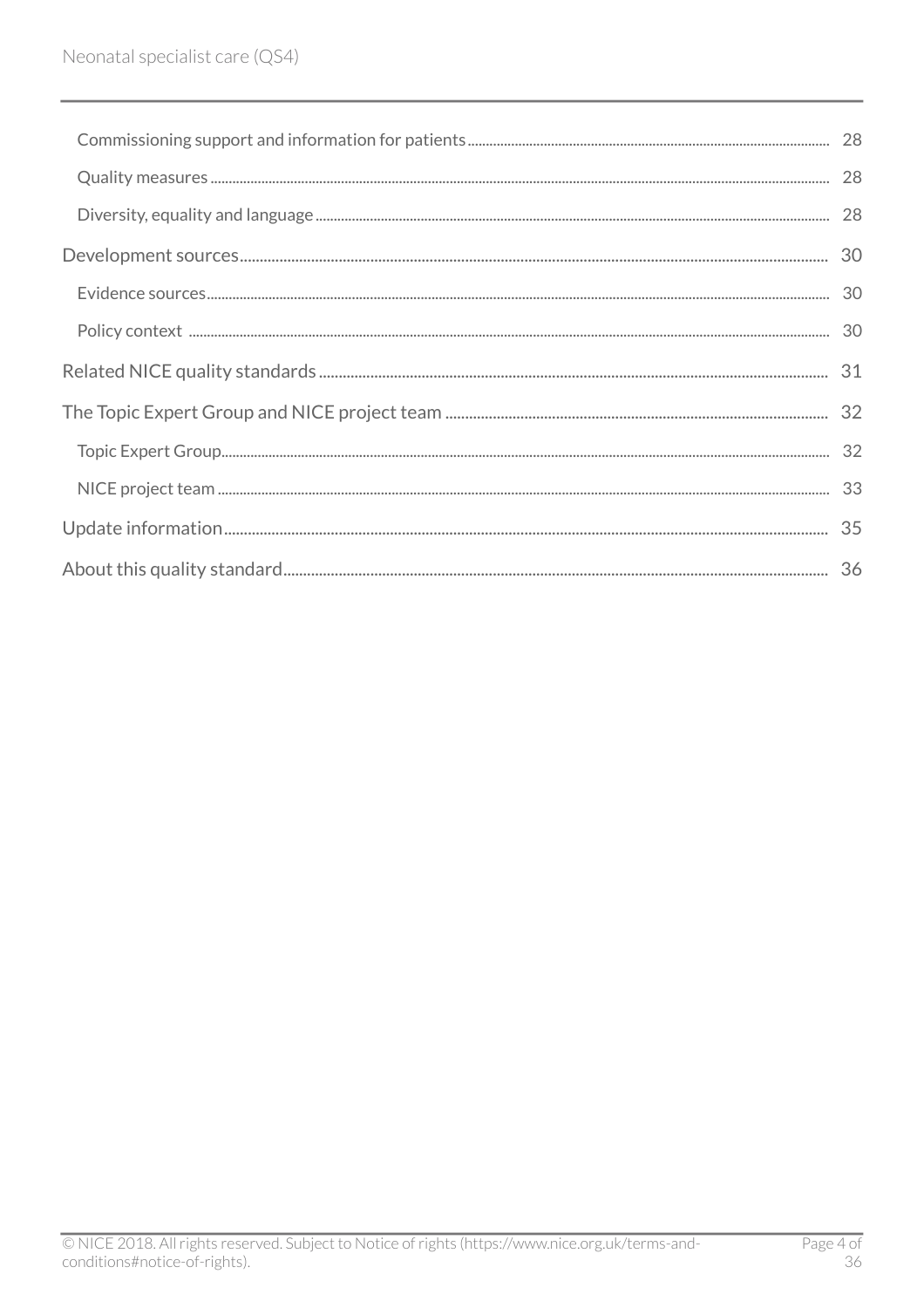This standard is based on PH36.

This standard should be read in conjunction with QS37, QS57, QS22, QS32, QS46, QS75, QS105, QS135 and QS169.

### <span id="page-4-0"></span>Introduction and overview

This quality standard covers the care provided for babies in need of specialist neonatal services (including neonatal special, high-dependency, intensive or surgical care services), and including transfer services.

### <span id="page-4-1"></span>*Introduction*

As a result of increasing rates of fertility and availability of assisted conception, more and more babies in England require specialist neonatal care each year. In 2007-8, one in ten babies born alive received specialist neonatal care of some sort and this number is constantly increasing. In particular, babies born pre-term require highly specialised care in units where multidisciplinary teams can ensure that they receive the best possible technologically advanced care, and that the needs of their families are also met. This quality standard provides clinicians, managers and parents with a description of what high-quality specialist neonatal care should look like.

### <span id="page-4-2"></span>*Overview*

The quality standard for specialist neonatal care requires that the physical, psychological and social needs of babies and their families are at the heart of all care given. It requires that services should be commissioned from and coordinated across all relevant agencies encompassing the whole neonatal care pathway. An integrated approach to provision of services is fundamental to the delivery of high quality care to babies in need of specialist neonatal services.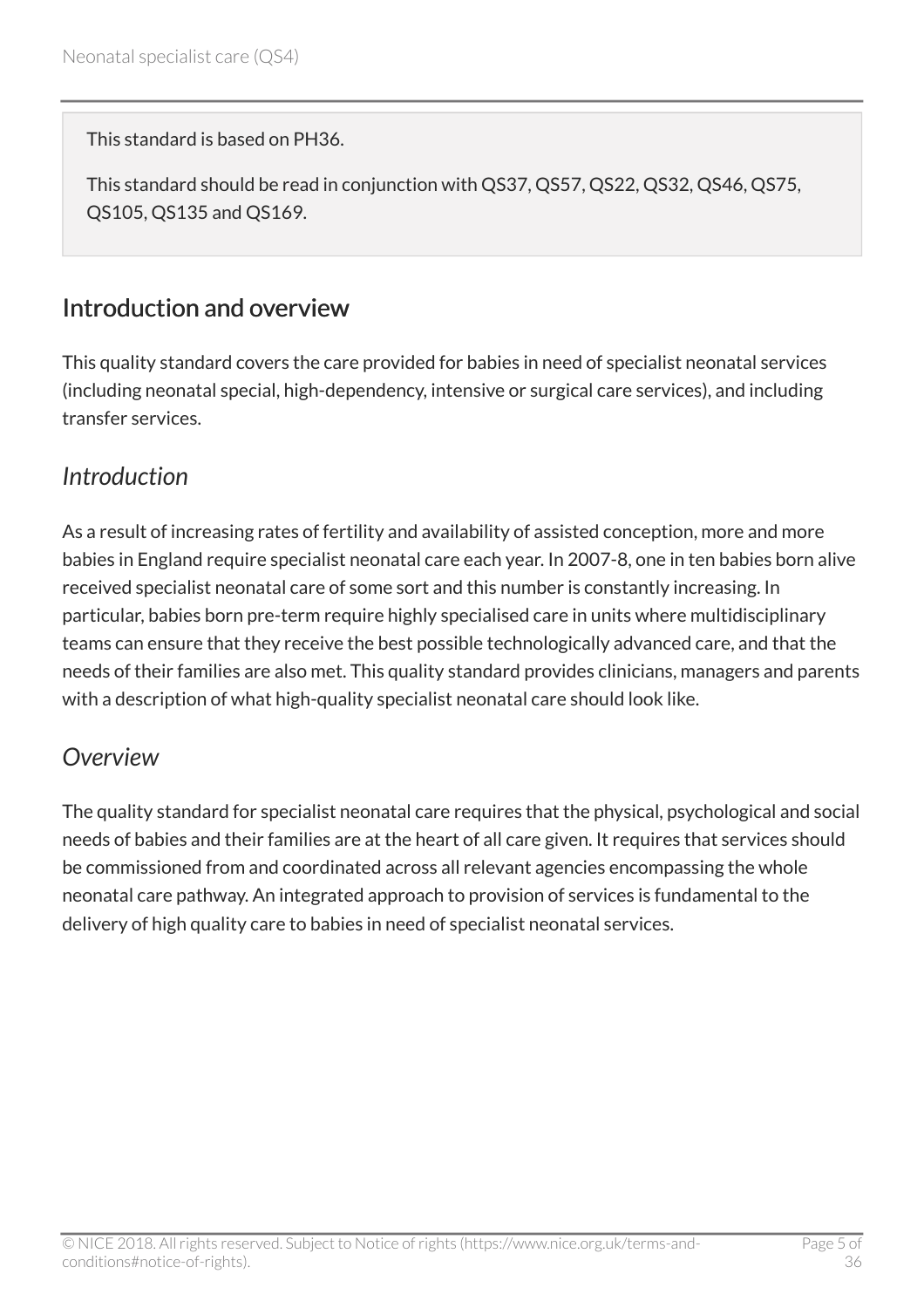# <span id="page-5-0"></span>List of statements

[Statement 1](http://www.nice.org.uk/guidance/qs4/chapter/quality-statement-1-care-pathways-and-guidelines). In-utero and postnatal transfers for neonatal special, high-dependency, intensive and surgical care follow perinatal network guidelines and care pathways that are integrated with other maternity and newborn network guidelines and pathways.

[Statement 2](http://www.nice.org.uk/guidance/qs4/chapter/quality-statement-2-annual-needs-assessments). Networks, commissioners and providers of specialist neonatal care undertake an annual needs assessment and ensure each network has adequate capacity.

[Statement 3](http://www.nice.org.uk/guidance/qs4/chapter/quality-statement-3-skilled-and-multidisciplinary-staff). Specialist neonatal services have a sufficient, skilled and competent multidisciplinary workforce.

[Statement 4](http://www.nice.org.uk/guidance/qs4/chapter/quality-statement-4-neonatal-transfer-services). Neonatal transfer services provide babies with safe and efficient transfers to and from specialist neonatal care.

[Statement 5](http://www.nice.org.uk/guidance/qs4/chapter/quality-statement-5-encouraging-parental-involvement-in-care). Parents of babies receiving specialist neonatal care are encouraged and supported to be involved in planning and providing care for their baby, and regular communication with clinical staff occurs throughout the care pathway.

[Statement 6](http://www.nice.org.uk/guidance/qs4/chapter/quality-statement-6-breastfeeding). Mothers of babies receiving specialist neonatal care are supported to start and continue breastfeeding, including being supported to express milk.

[Statement 7](http://www.nice.org.uk/guidance/qs4/chapter/quality-statement-7-coordinated-transition-to-community-care). Babies receiving specialist neonatal care have their health and social care plans coordinated to help ensure a safe and effective transition from hospital to community care.

[Statement 8](http://www.nice.org.uk/guidance/qs4/chapter/quality-statement-8-data-audit-and-research). Providers of specialist neonatal services maintain accurate and complete data, and actively participate in national clinical audits and applicable research programmes.

[Statement 9](http://www.nice.org.uk/guidance/qs4/chapter/quality-statement-9-health-outcomes). Babies receiving specialist neonatal care have their health outcomes monitored.

In addition, quality standards that should also be considered when commissioning and providing a high-quality neonatal service are listed in [related NICE quality standards.](http://www.nice.org.uk/guidance/qs4/chapter/related-nice-quality-standards)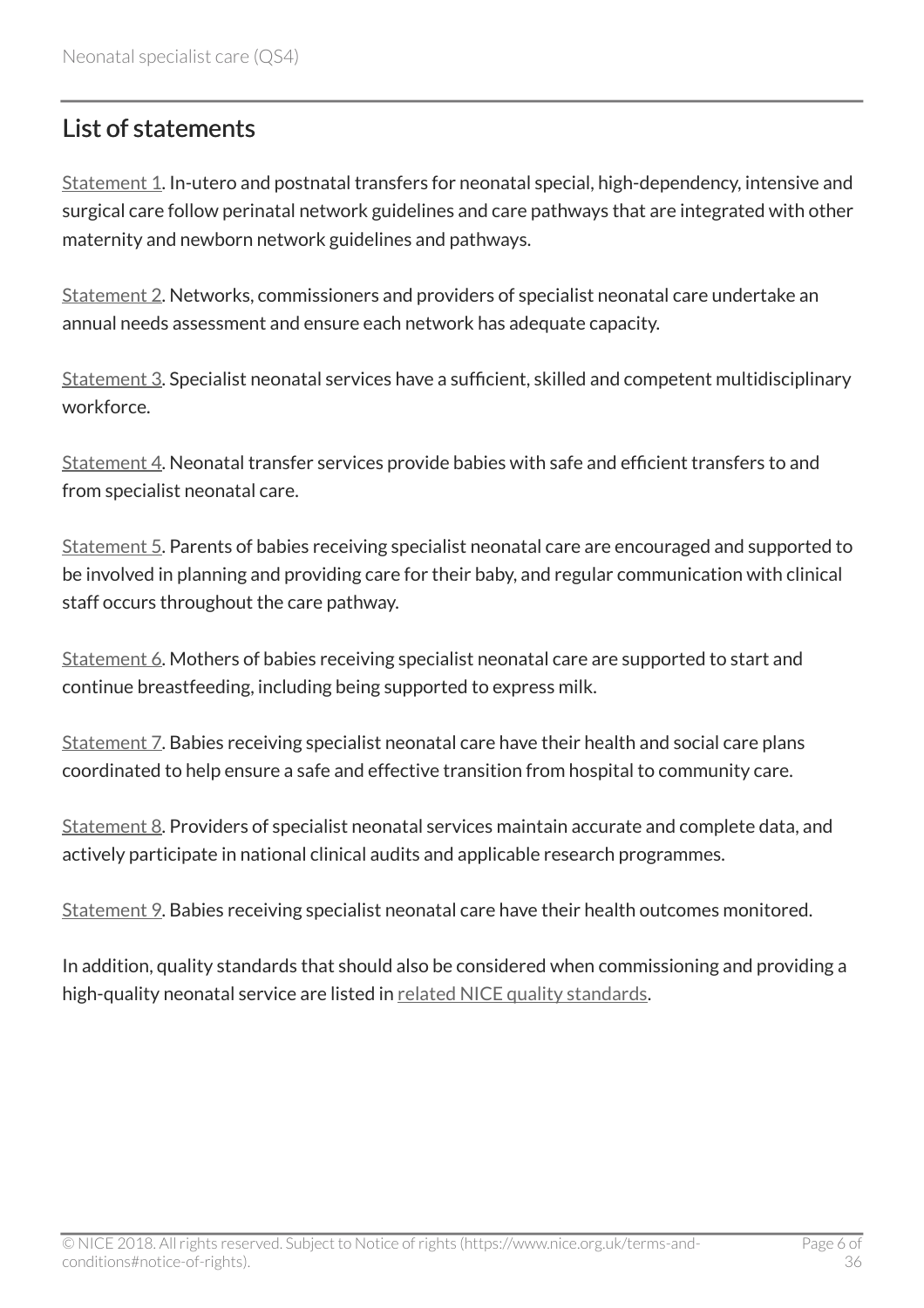# <span id="page-6-0"></span>Quality statement 1: Care pathways and guidelines

### <span id="page-6-1"></span>*Quality statement*

In-utero and postnatal transfers for neonatal special, high-dependency, intensive and surgical care follow perinatal network guidelines and care pathways that are integrated with other maternity and newborn network guidelines and pathways.

### <span id="page-6-2"></span>*Quality measure*

#### Structure:

a) Evidence of perinatal network guidelines and care pathways for in-utero and postnatal transfers for neonatal special, high-dependency, intensive and surgical care.

b) Evidence that perinatal network guidelines and care pathways for in-utero and postnatal transfers for neonatal special, high-dependency, intensive and surgical care, are integrated with other maternity and newborn network guidelines and pathways.

c) Evidence of network arrangements to ensure that when a baby is admitted to specialist neonatal care, the mother and any multiple birth siblings can be accommodated in the same hospital during their respective admissions.

#### Process:

a) Proportion of babies born at less than 28 weeks of gestation who receive intensive care in a neonatal intensive care unit (NICU) within the network.

Numerator – the number of babies receiving intensive care in a NICU within the network.

Denominator – the number of babies born at less than 28 weeks of gestation within the network.

b) Proportion of babies with antenatally diagnosed fetal malformations requiring early surgery who are delivered at a designated network surgical centre.

Numerator – the number of babies delivered at a designated network surgical centre.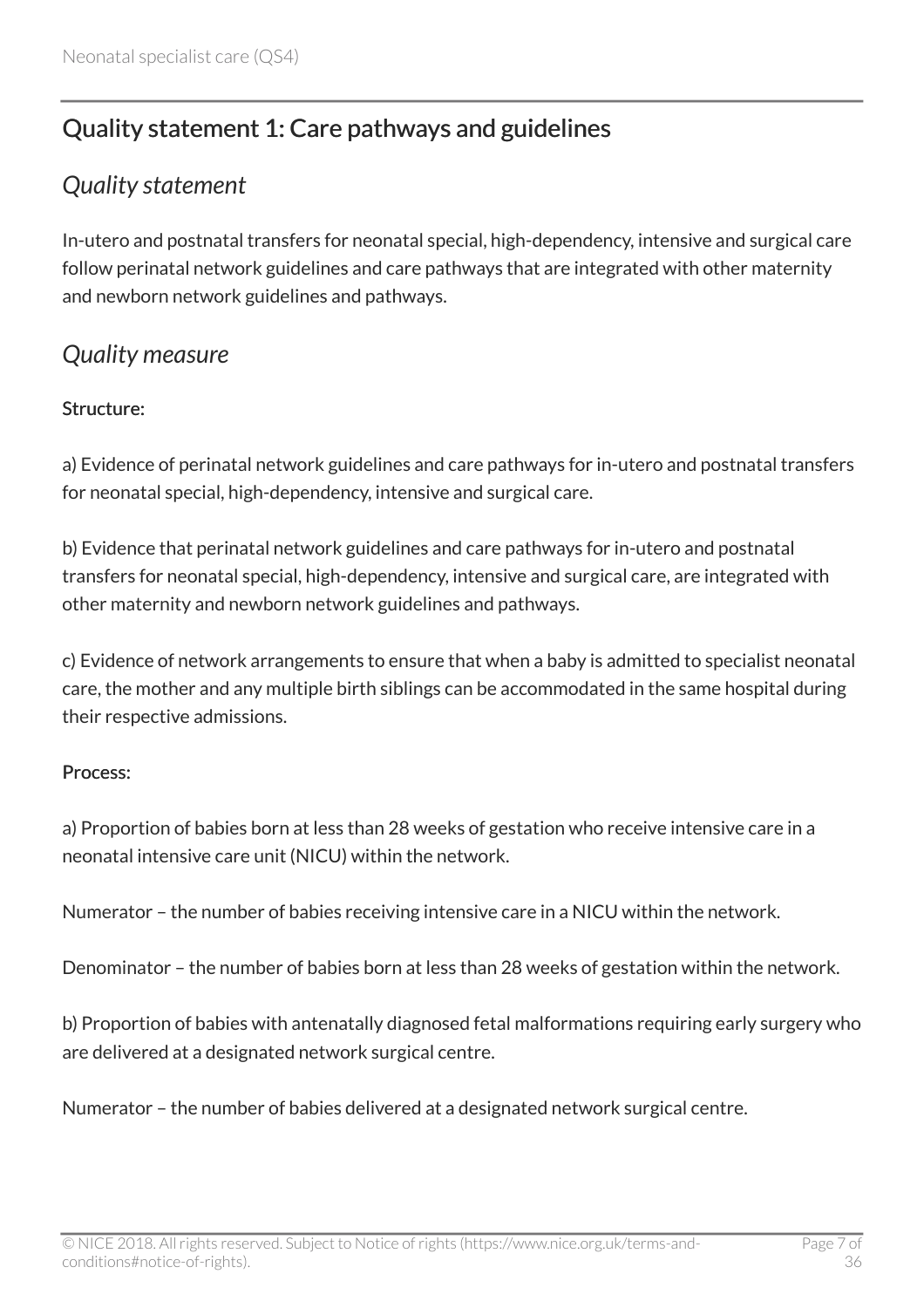Denominator – the number of babies born within the network with antenatally diagnosed fetal malformations requiring early surgery.

c) Proportion of babies who are transferred back to their local neonatal unit within 24 hours of request for repatriation.

Numerator – the number of babies transferred within 24 hours of repatriation request.

Denominator – the number of babies transferred back to their local neonatal unit.

d) Proportion of babies who require neonatal surgery who receive it at a designated network surgical centre.

Numerator – the number of babies undergoing surgery at a designated network surgical centre.

Denominator – the number of babies born within the network who require neonatal surgery.

e) For singleton births: proportion of mothers who still require inpatient care when their baby is transferred to specialist neonatal care, who are transferred to the same hospital as their baby.

Numerator – the number of mothers transferred to the same hospital as their baby.

Denominator – the number of mothers who still require inpatient care when their baby is transferred to specialist neonatal care.

f) For multiple births: proportion of babies transferred to specialist neonatal care whose mother and/or multiple birth siblings are transferred to the same hospital if still requiring inpatient care.

Numerator – the number of babies whose mother and/or multiple birth siblings are transferred to the same hospital.

Denominator – the number of babies from multiple births transferred to specialist neonatal care whose mother and/or multiple birth siblings still require inpatient care.

### <span id="page-7-0"></span>*What the quality statement means for each audience*

Service providers ensure perinatal network guidelines and care pathways for transfers for neonatal special, high-dependency, intensive and surgical care are implemented and integrated with other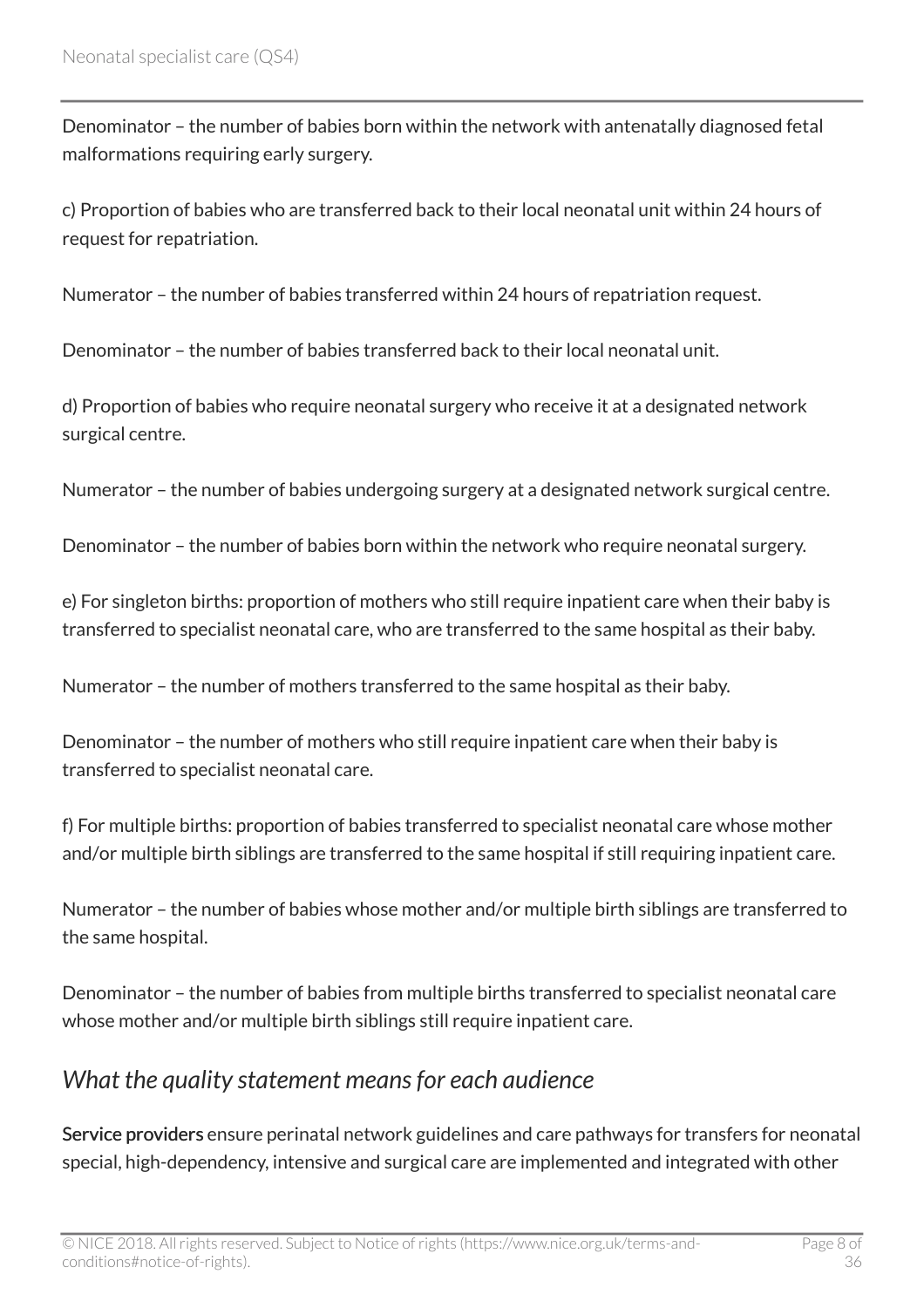maternity and neonatal guidelines and pathways. Ensure regular monitoring of operation and effectiveness.

Healthcare professionals ensure perinatal network guidelines and care pathways are followed when transferring babies for neonatal special, high-dependency, intensive and surgical care, and invoke a report or alert mechanism where this is not possible.

Commissionersand networks ensure all eligible patients within their health economy are covered by perinatal network guidelines and care pathways for transfer for special, high-dependency, intensive and surgical care.

Parents of babies transferred to neonatal special, high-dependency, intensive or surgical care can expect the transfer to be in line with network guidelines and care pathways. These guidelines and care pathways describe specific procedures about safely transferring babies to other hospitals.

## <span id="page-8-0"></span>*Definitions*

The [DH toolkit](http://webarchive.nationalarchives.gov.uk/20130107105354/http:/www.dh.gov.uk/en/Publicationsandstatistics/Publications/PublicationsPolicyAndGuidance/DH_107845) (2009) defines a network as 'linked groups of health professionals and organisations from primary, secondary and tertiary care, working in a coordinated manner, unconstrained by existing professional and health board boundaries, to ensure equitable provision of high-quality, clinically effective services.'

Guidance on the content of guidelines and pathways can be found within the  $DH$  toolkit (2009) under Principles 4 and 7.

#### <span id="page-8-1"></span>*Data source*

Structure: Local and network data collection.

Process: Local and network data collection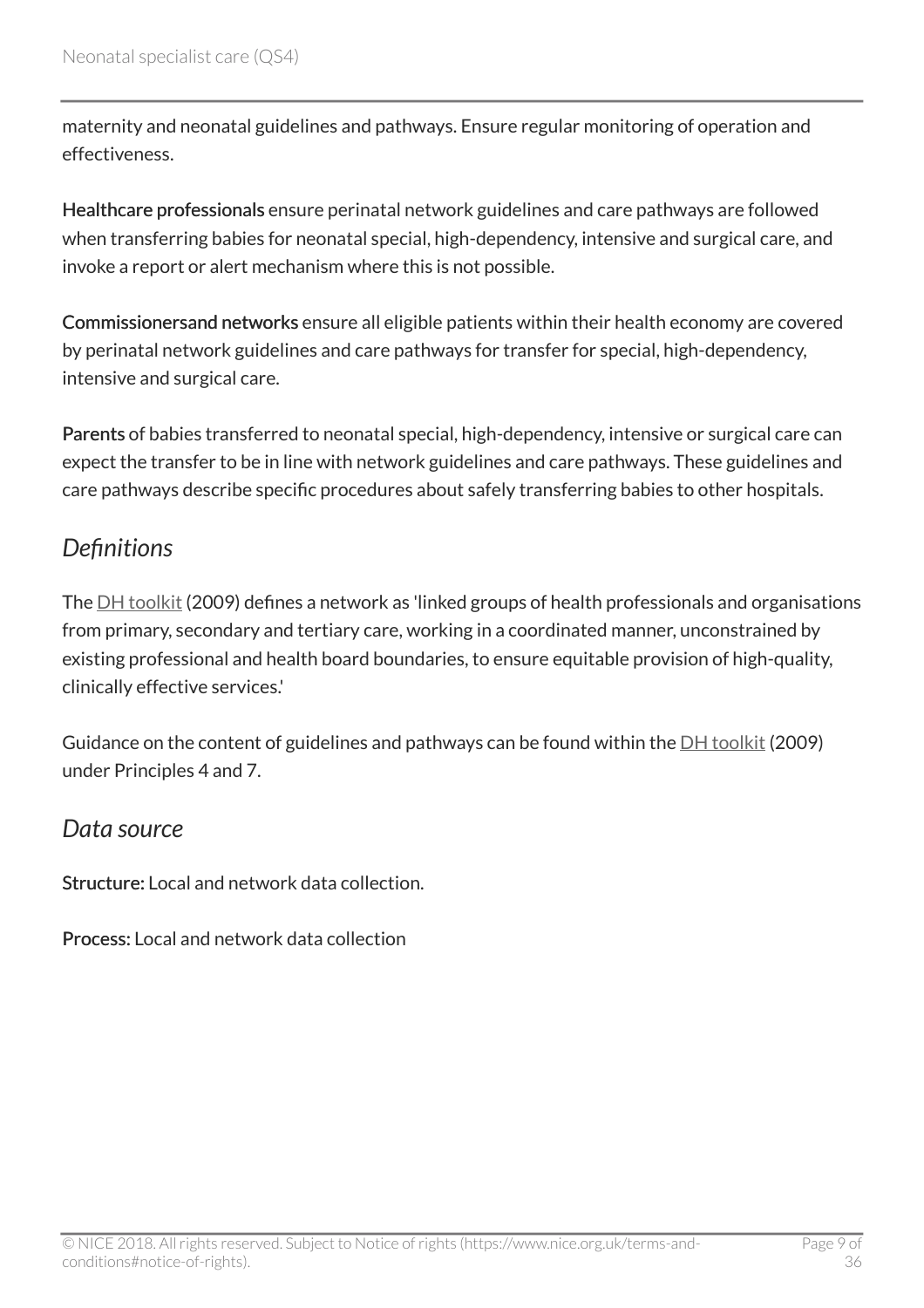# <span id="page-9-0"></span>Quality statement 2: Annual needs assessments

# <span id="page-9-1"></span>*Quality statement*

Networks, commissioners and providers of specialist neonatal care undertake an annual needs assessment and ensure each network has adequate capacity.

### <span id="page-9-2"></span>*Quality measure*

Structure: Evidence of an annual needs assessment including production of an annual report covering, as a minimum, specialist neonatal activity for the network's population, monitoring of quality metrics and how concerns are being addressed.

#### Process:

a) Proportion of mothers whose babies required specialist neonatal care and who were booked to deliver in the network who received all their perinatal care within the network area (standard 95% as per [DH toolkit](http://webarchive.nationalarchives.gov.uk/20130107105354/http:/www.dh.gov.uk/en/Publicationsandstatistics/Publications/PublicationsPolicyAndGuidance/DH_107845) [2009]).

Numerator – the number of mothers receiving all their perinatal care within the network area.

Denominator – the number of mothers whose babies required specialist neonatal care and who were booked to deliver in the network area.

b) Proportion of babies who receive specialist neonatal care in the network who are from outside the network area.

Numerator – the number of babies from outside the network area.

Denominator – the number of babies receiving specialist neonatal care in the network.

c) Bed occupancy for each level of care (standard 80% as specified in [DH toolkit](http://webarchive.nationalarchives.gov.uk/20130107105354/http:/www.dh.gov.uk/en/Publicationsandstatistics/Publications/PublicationsPolicyAndGuidance/DH_107845) [2009]).

### <span id="page-9-3"></span>*What the quality statement means for each audience*

Service providers cooperate with networks and commissioners to carry out an annual specialist neonatal care needs assessment. If service provision levels are found to be inadequate, they ensure action is taken in conjunction with commissioners.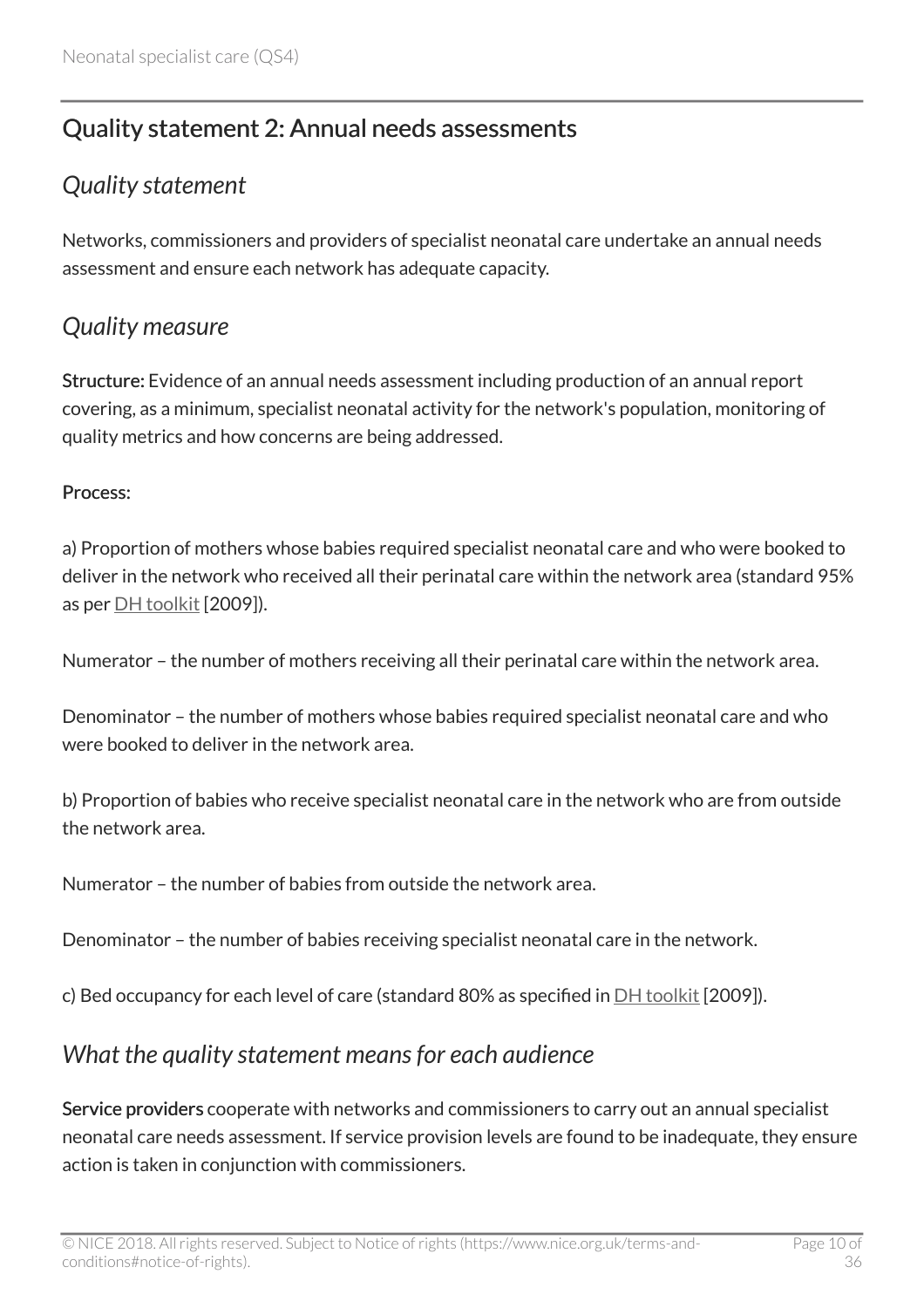Healthcare professionals assist with specialist neonatal care needs assessments by providing accurate and validated data.

Commissionersand networks ensure that, in conjunction with service providers, an annual specialist neonatal care needs assessment is undertaken. In addition, they clearly define expected levels of service provision.

Parents of babies receiving specialist neonatal care can expect that the needs of their baby will be met by services provided in their area.

### <span id="page-10-0"></span>*Definitions*

Quality metrics are defined further in the [DH toolkit](http://webarchive.nationalarchives.gov.uk/20130107105354/http:/www.dh.gov.uk/en/Publicationsandstatistics/Publications/PublicationsPolicyAndGuidance/DH_107845) (2009) section 5.

#### <span id="page-10-1"></span>*Data source*

Structure: Local and network data collection.

#### **Process**

a) Local and network data collection. Contained within the Royal College of Paediatrics and Child Health [National Neonatal Audit Programme](http://www.rcpch.ac.uk/improving-child-health/quality-improvement-and-clinical-audit/national-neonatal-audit-programme-nn-3).

b) Royal College of Paediatrics and Child Health [National Neonatal Audit Programme](http://www.rcpch.ac.uk/improving-child-health/quality-improvement-and-clinical-audit/national-neonatal-audit-programme-nn-3) collects data on whether all babies who access neonatal services are treated following their own neonatal network clinical pathway.

c) Local and network data collection.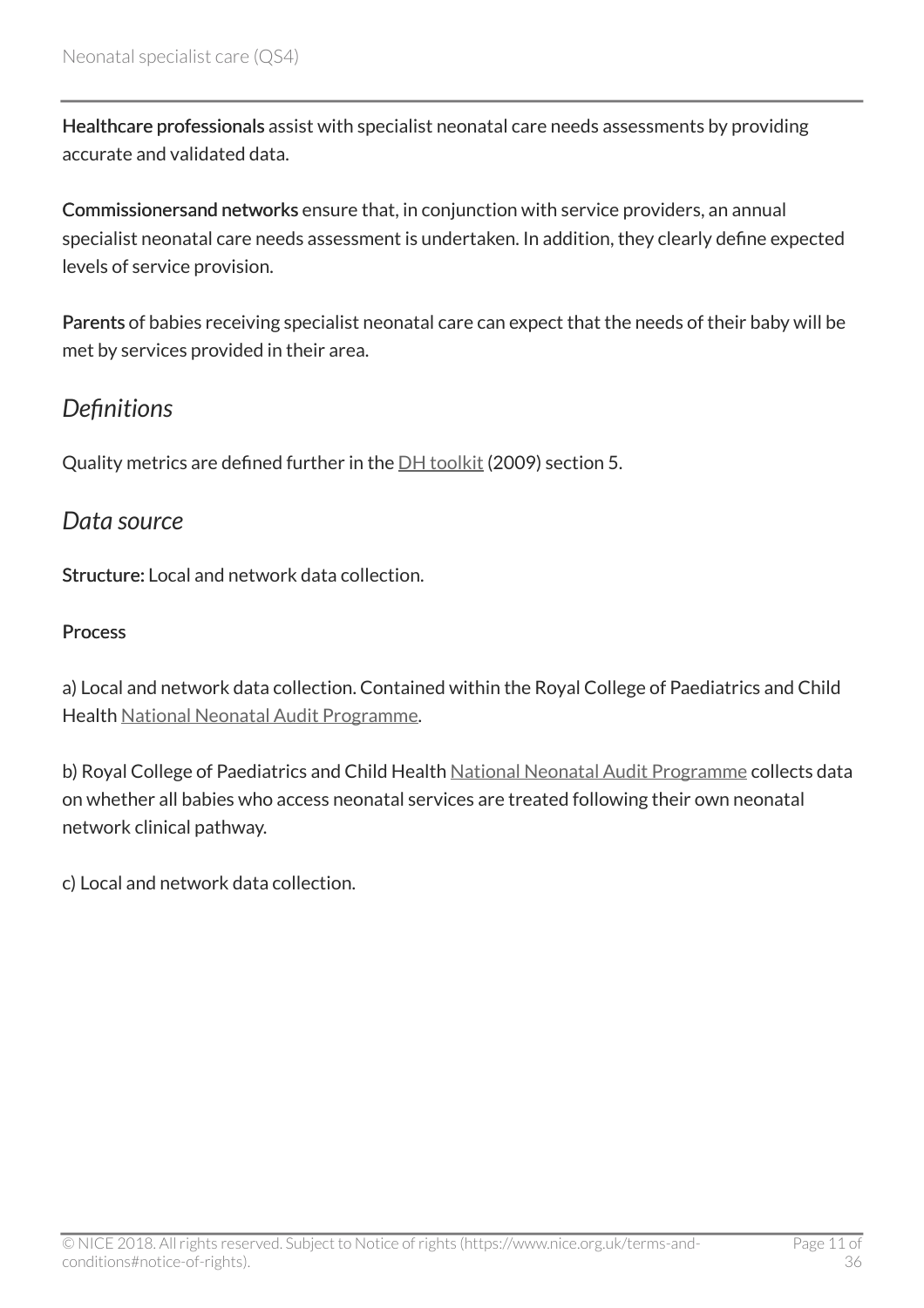# <span id="page-11-0"></span>Quality statement 3: Skilled and multidisciplinary staff

### <span id="page-11-1"></span>*Quality statement*

Specialist neonatal services have a sufficient, skilled and competent multidisciplinary workforce.

### <span id="page-11-2"></span>*Quality measure*

#### Structure:

a) Evidence of local arrangements to ensure specialist neonatal staff are compliant with competency levels as described by the  $DH$  toolkit (2009).

b) Evidence of local arrangements to provide a multidisciplinary service, trained and competent in the care of neonates, that has access to:

- specialist neonatal or paediatric dietitians
- specialist neonatal occupational therapists
- specialist neonatal physiotherapists
- specialist neonatal speech and language therapists
- specialist neonatal pharmacists.

Process: Proportion of completed specialist neonatal care shifts with the correct nursing and medical staffing levels as specified in the **DH** toolkit (2009).

Numerator – the number of shifts with the correct nursing and medical staffing levels as specified in the [DH toolkit](http://webarchive.nationalarchives.gov.uk/20130107105354/http:/www.dh.gov.uk/en/Publicationsandstatistics/Publications/PublicationsPolicyAndGuidance/DH_107845) (2009).

Denominator – the number of completed specialist neonatal care shifts.

# <span id="page-11-3"></span>*What the quality statement means for each audience*

Service providers ensure specialist neonatal services are staffed in accordance with the [DH toolkit](http://webarchive.nationalarchives.gov.uk/20130107105354/http:/www.dh.gov.uk/en/Publicationsandstatistics/Publications/PublicationsPolicyAndGuidance/DH_107845) (2009), and that training and competencies are regularly reviewed.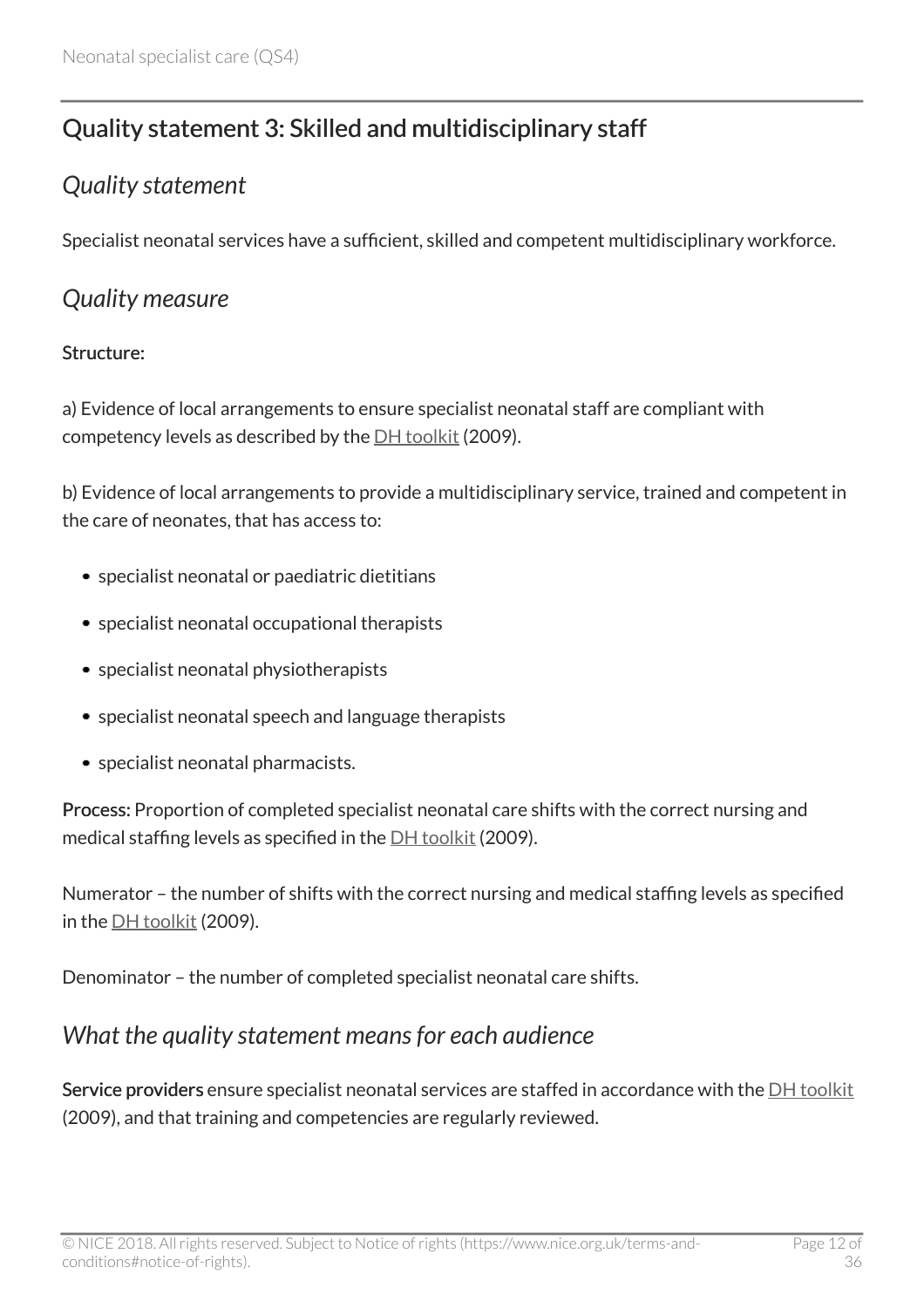Healthcare professionals ensure they are skilled and competent for their roles and responsibilities by accessing appropriate training.

Commissioners ensure that specialist neonatal services assess and monitor the staffing levels, composition and competency of their workforce. In addition, they ensure that appropriate education programmes are commissioned.

Parents of babies receiving specialist neonatal care can expect care to be given by an appropriate number of fully trained healthcare professionals.

## <span id="page-12-0"></span>*Definitions*

Definition of a skilled and competent workforce can be found in **DH** toolkit (2009) Principle 2.

The process measure 'proportion of completed shifts with the correct nursing and medical staffing levels' was considered by the TEG as an appropriate measure of staffing. It is noted that this is not a mandatory data collection requirement and that collection of this data is at the discretion of local units.

#### <span id="page-12-1"></span>*Data source*

Structure: Local data collection.

Process: Local data collection.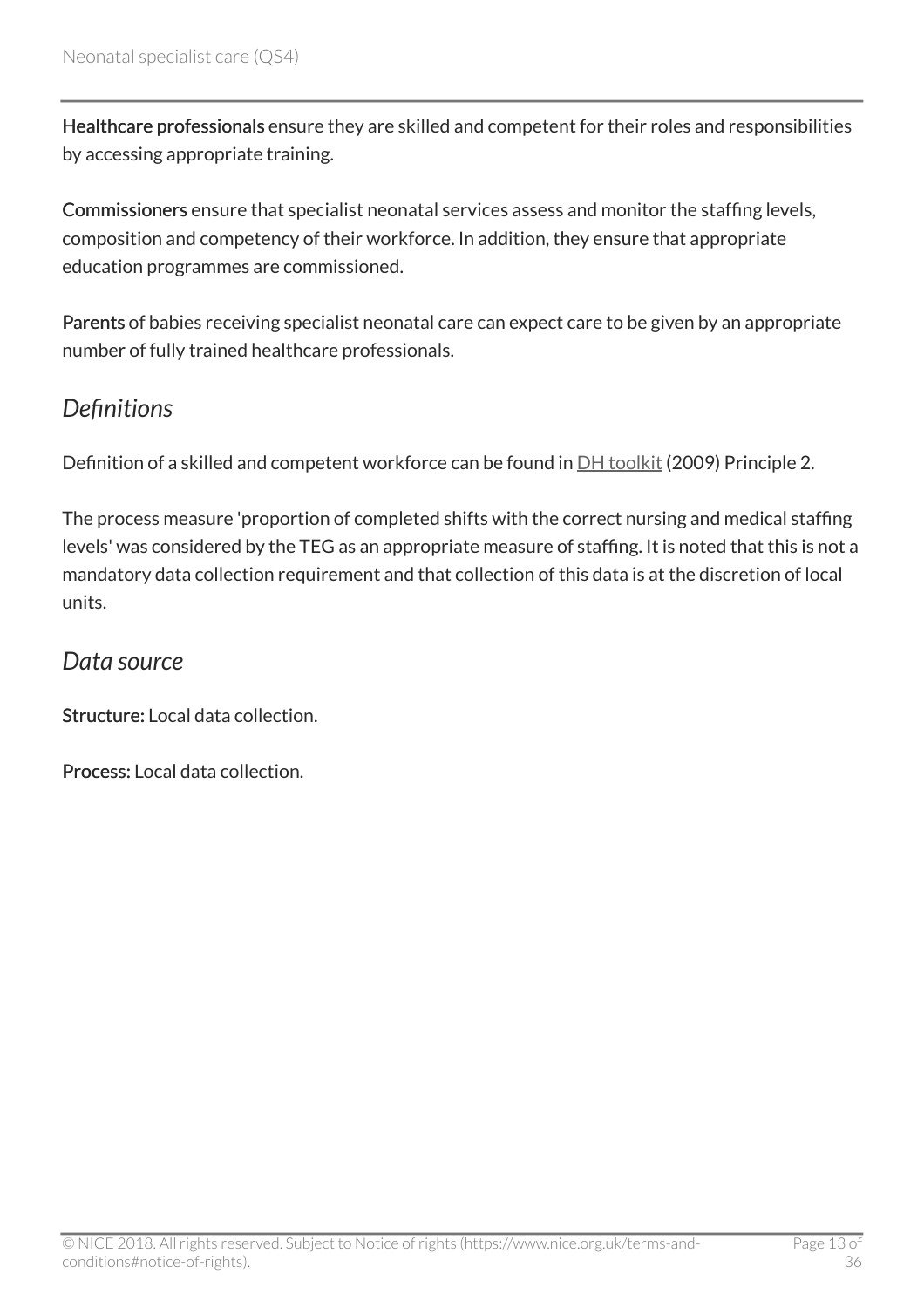# <span id="page-13-0"></span>Quality statement 4: Neonatal transfer services

### <span id="page-13-1"></span>*Quality statement*

Neonatal transfer services provide babies with safe and efficient transfers to and from specialist neonatal care.

#### <span id="page-13-2"></span>*Quality measure*

Structure: Evidence of network arrangements to provide a 24-hour, 7 days a week neonatal transport service with a single telephone contact.

#### Process:

a) Proportion of transfer teams responding to time-critical emergencies that depart from the transport base within 1 hour from the start of the referring call.

Numerator – the number of transfer teams departing from the transport base within 1 hour from the start of the referring call.

Denominator – the number of emergency transfers requests deemed time-critical.

b) Proportion of newborn babies who receive specialist neonatal care who have an admission temperature of less than 36°C.

Numerator – the number of newborn babies with an admission temperature of less than 36°C.

Denominator – the number of newborn babies receiving specialist neonatal care.

#### <span id="page-13-3"></span>*What the quality statement means for each audience*

Service providers ensure a safe and efficient service for babies transferred to and from specialist neonatal care.

Healthcare professionals ensure babies receive a safe and efficient transfer to and from specialist neonatal care.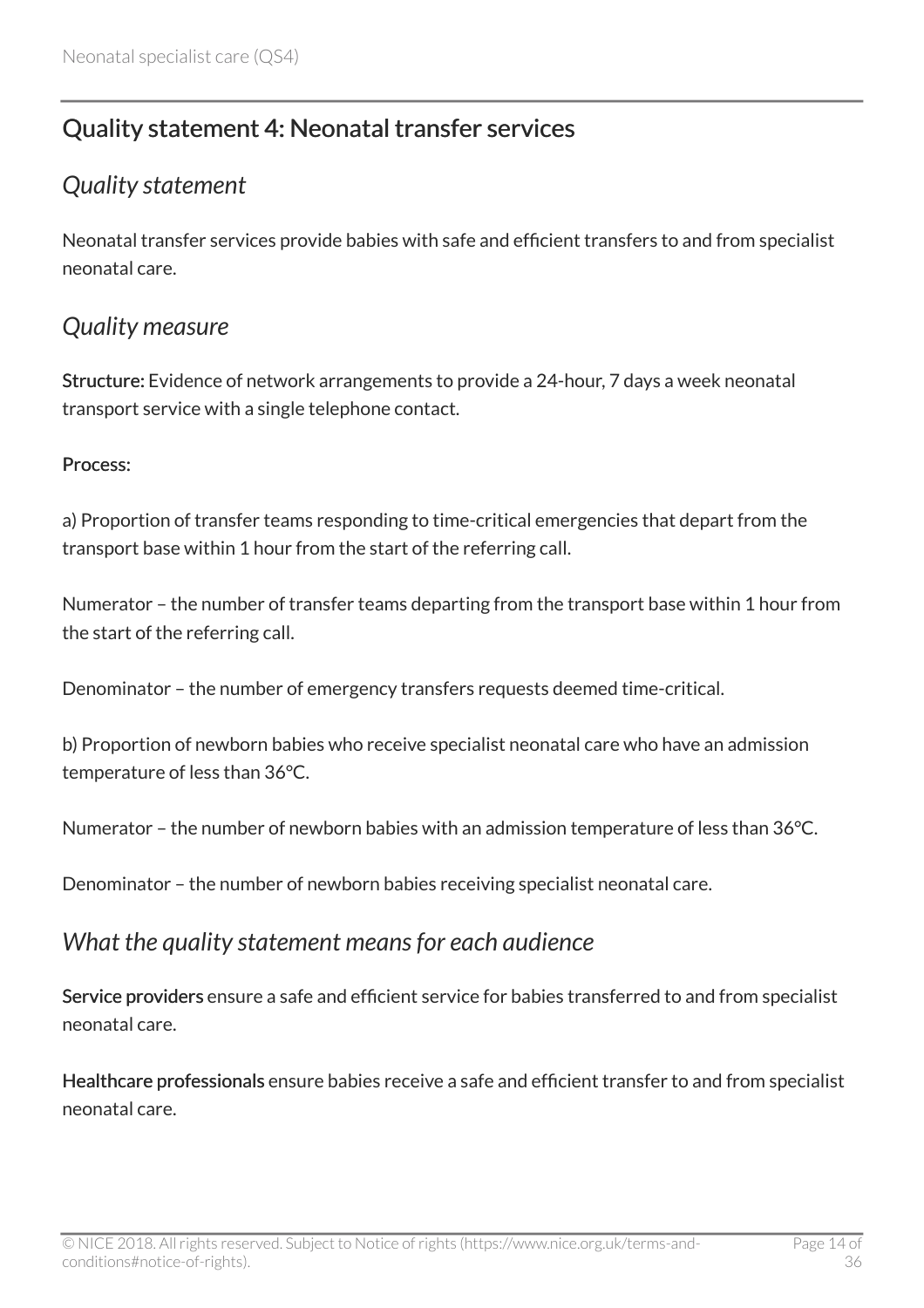Commissionersand networks ensure transfer services are contracted and monitored to provide appropriate levels of service provision.

Parents of babies who need to be transferred to or from specialist neonatal services can expect this to be done safely and efficiently.

### <span id="page-14-0"></span>*Definitions*

The [DH toolkit](http://webarchive.nationalarchives.gov.uk/20130107105354/http:/www.dh.gov.uk/en/Publicationsandstatistics/Publications/PublicationsPolicyAndGuidance/DH_107845) (2009) states 'a transfer service is concerned with organising and implementing the transfer of babies and/or mothers from within a defined geographical area (network). It encompasses both users and providers, and transfers may be ex-utero or in-utero.'

Further description of a high quality transfer service can be found in Principle 4 of the  $DH$  toolkit (2009).

#### <span id="page-14-1"></span>*Data source*

Structure: Network data collection.

Process: a) and b) Network data collection.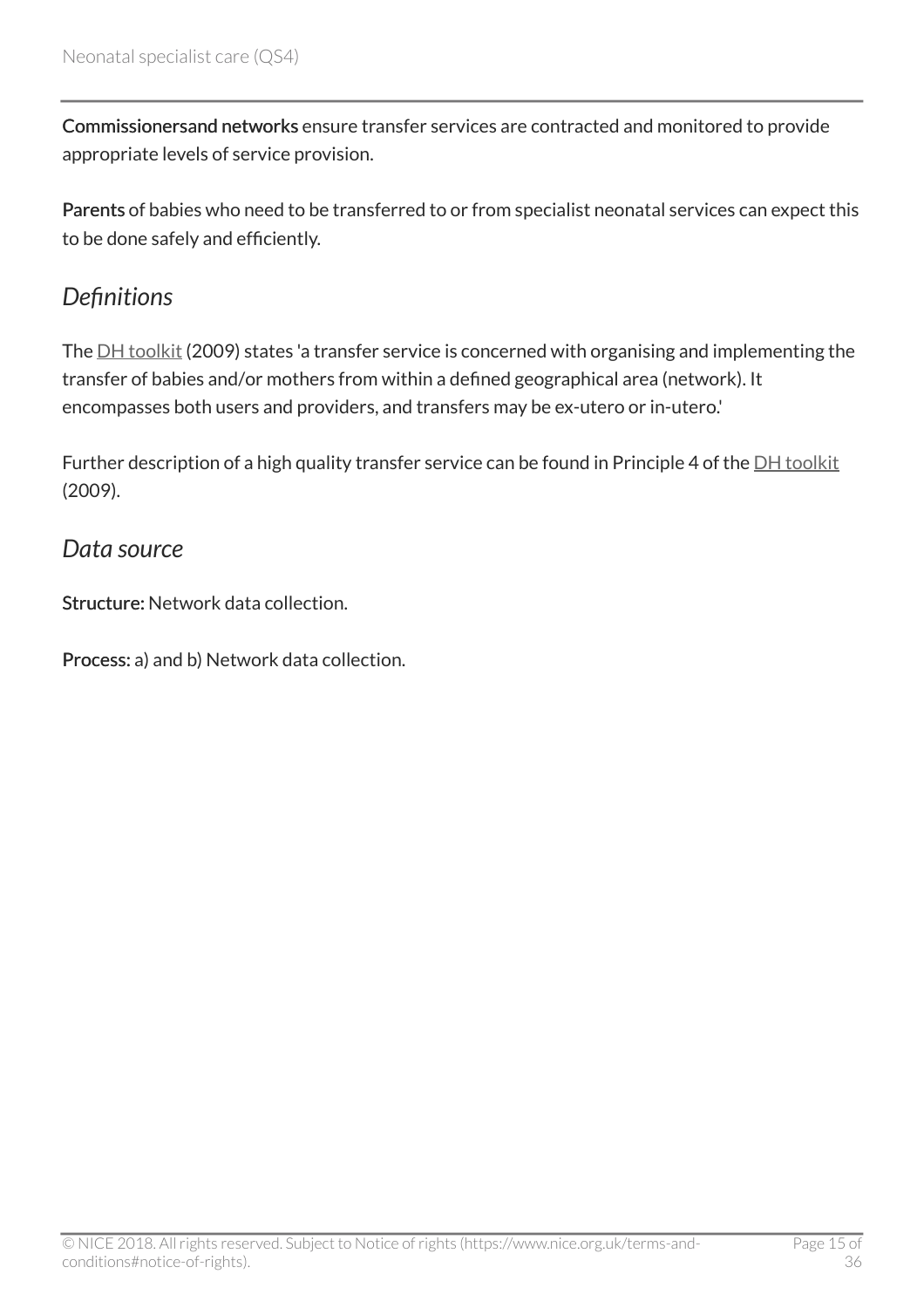# <span id="page-15-0"></span>Quality statement 5: Encouraging parental involvement in care

### <span id="page-15-1"></span>*Quality statement*

Parents of babies receiving specialist neonatal care are encouraged and supported to be involved in planning and providing care for their baby, and regular communication with clinical staff occurs throughout the care pathway.

#### <span id="page-15-2"></span>*Quality measure*

#### Structure:

a) Evidence of local arrangements to involve parents in decision-making processes.

b) Evidence of local audit demonstrating active involvement of parents in providing care for their baby.

c) Evidence of regular surveys on parent experience.

d) Evidence of local arrangements to provide bereavement services.

e) Evidence of local arrangements to provide palliative care.

Process: Parents' experience is monitored through satisfaction surveys and the evidence used to inform learning and change for improvement.

### <span id="page-15-3"></span>*What the quality statement means for each audience*

Service providers ensure a policy is in place to maintain accurate records of communication with parents of babies receiving specialist neonatal care and that parents are involved in planning and providing care. Ensure plans are in place to seek regular parental views and experience.

Healthcare professionals communicate regularly with parents of babies receiving specialist neonatal care and ensure parents are involved in decision-making and their baby's care.

Commissioners ensure services use parental feedback on involvement in decision-making and planning and provision of care to inform service improvement of specialist neonatal care.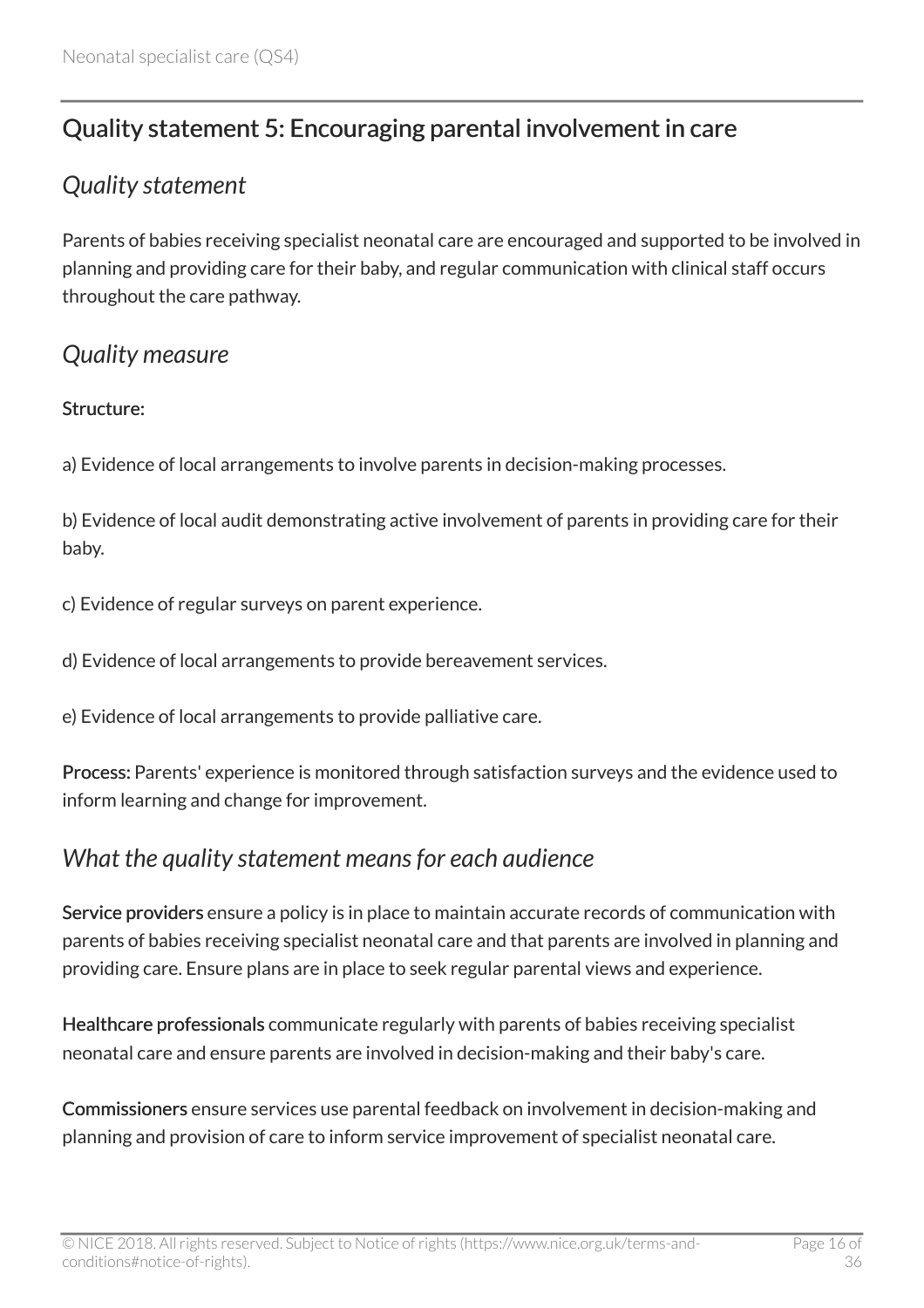Parents of babies receiving specialist neonatal care can expect to be encouraged and supported to be actively involved in planning and providing care, joint decision-making and to be in regular contact with their healthcare team.

# <span id="page-16-0"></span>*Definitions*

Support provided will depend on the parents needs and may include physical, psychological or social support.

#### <span id="page-16-1"></span>*Data source*

#### Structure:

a) and b) Local data collection. Contained within the Picker Institute Europe's [neonatal survey.](http://www.pickereurope.org/working-with-us/surveys/)

c) Royal College of Paediatrics and Child Health [National Neonatal Audit Programme](http://www.rcpch.ac.uk/improving-child-health/quality-improvement-and-clinical-audit/national-neonatal-audit-programme-nn-3) denominator survey Question 8: In the last 12 months has the unit carried out a parent satisfaction survey?

d) and e) Local data collection.

Process: A [Picker Institute parent survey,](http://www.bliss.org.uk/improving-care/making-change-happen/national-parents-survey/) developed in conjunction with Bliss, is in development and will contain questions specifically aimed at assessing parent involvement in care and decisionmaking.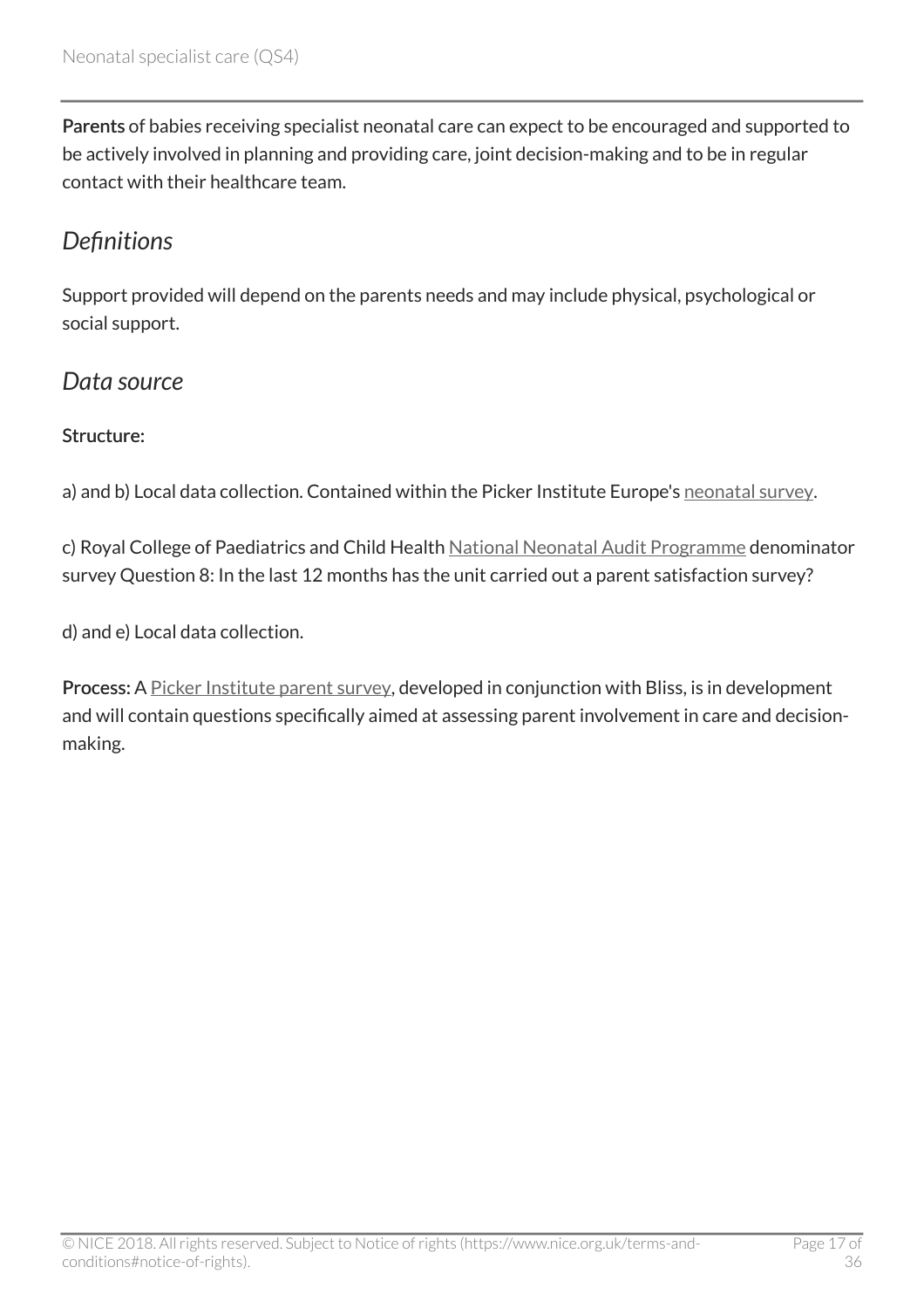# <span id="page-17-0"></span>Quality statement 6: Breastfeeding

### <span id="page-17-1"></span>*Quality statement*

Mothers of babies receiving specialist neonatal care are supported to start and continue breastfeeding, including being supported to express milk.

### <span id="page-17-2"></span>*Quality measure*

Structure: Evidence of a written local policy on breastfeeding and expressing milk for babies receiving specialist neonatal care.

#### Outcomes:

a) Proportion of babies born at less than 33 weeks of gestation who receive specialist neonatal care who are breastfed when discharged from hospital.

Numerator – the number of babies breastfed when discharged from hospital.

Denominator – the number of babies born at less than 33 weeks of gestation receiving specialist neonatal care and discharged from hospital.

b) Proportion of babies born at less than 33 weeks of gestation who remain in hospital and still receive their mother's breast milk at 6 weeks.

Numerator – the number of babies receiving their mother's breast milk at 6 weeks.

Denominator – the number of babies born at less than 33 weeks of gestation, receiving specialist neonatal care and remaining in hospital at 6 weeks.

#### <span id="page-17-3"></span>*What the quality statement means for each audience*

Service providers ensure implementation of a local policy on breastfeeding and expressing milk for babies in specialist neonatal care.

Healthcare professionals ensure all mothers of babies receiving specialist neonatal care are supported to start and continue breastfeeding, including support to express milk.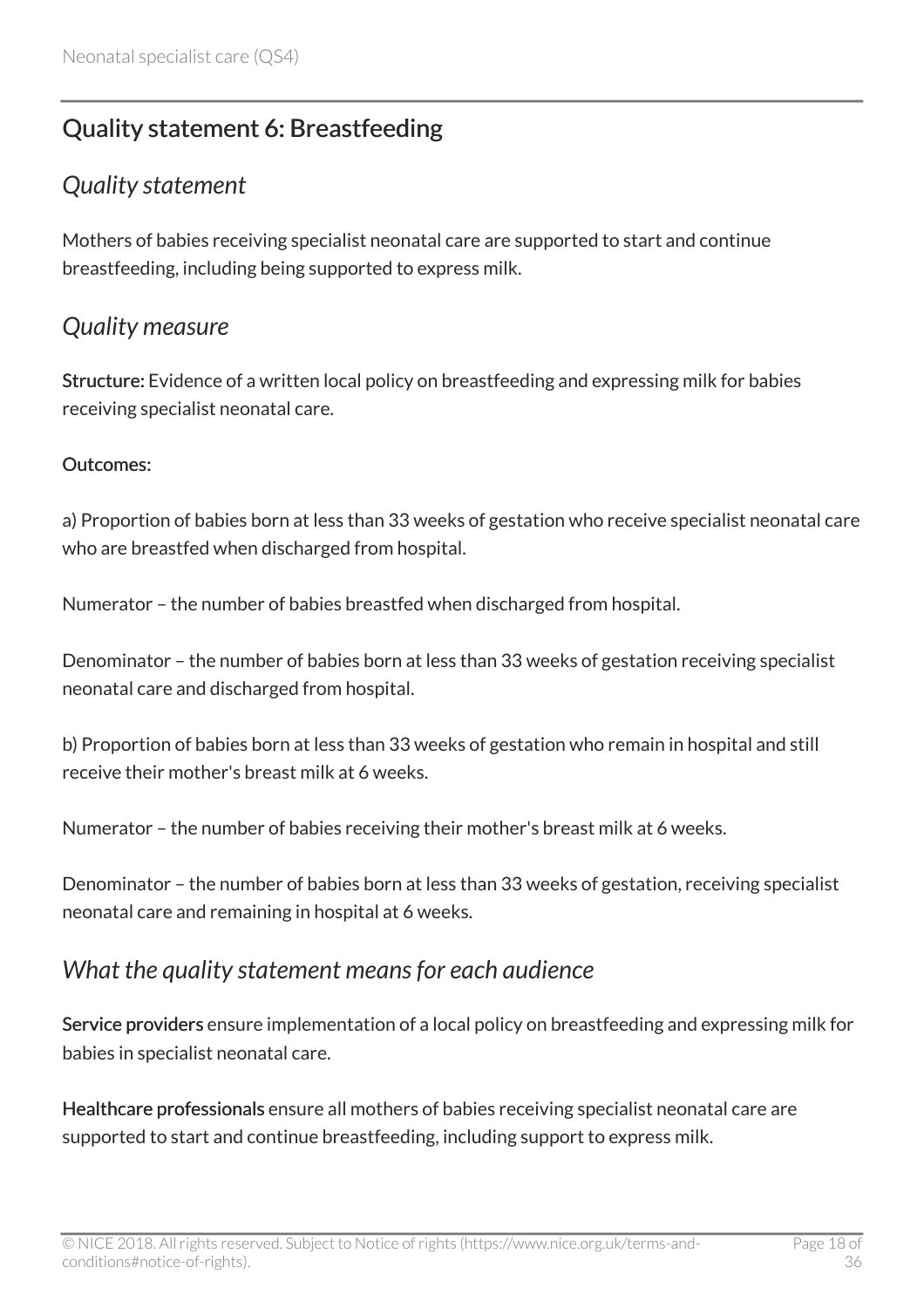Commissioners ensure services audit their compliance against agreed standards on supporting mothers to start and continue breastfeeding, including support to express milk.

Mothers of babies receiving specialist neonatal care can expect to be offered support to start and continue to breastfeed, including support to express milk.

#### <span id="page-18-0"></span>*Data source*

Structure: Local data collection. Contained within the Picker Institute Europe's [neonatal survey](http://www.pickereurope.org/working-with-us/surveys/).

#### Outcome:

a) Royal College of Paediatrics and Child Health [National Neonatal Audit Programme](http://www.rcpch.ac.uk/improving-child-health/quality-improvement-and-clinical-audit/national-neonatal-audit-programme-nn-3) produces figures on feeding status at discharge for babies born at less than 33 weeks of gestation. Also contained within the Picker Institute Europe's [neonatal survey.](http://www.pickereurope.org/working-with-us/surveys/)

b) Local data collection.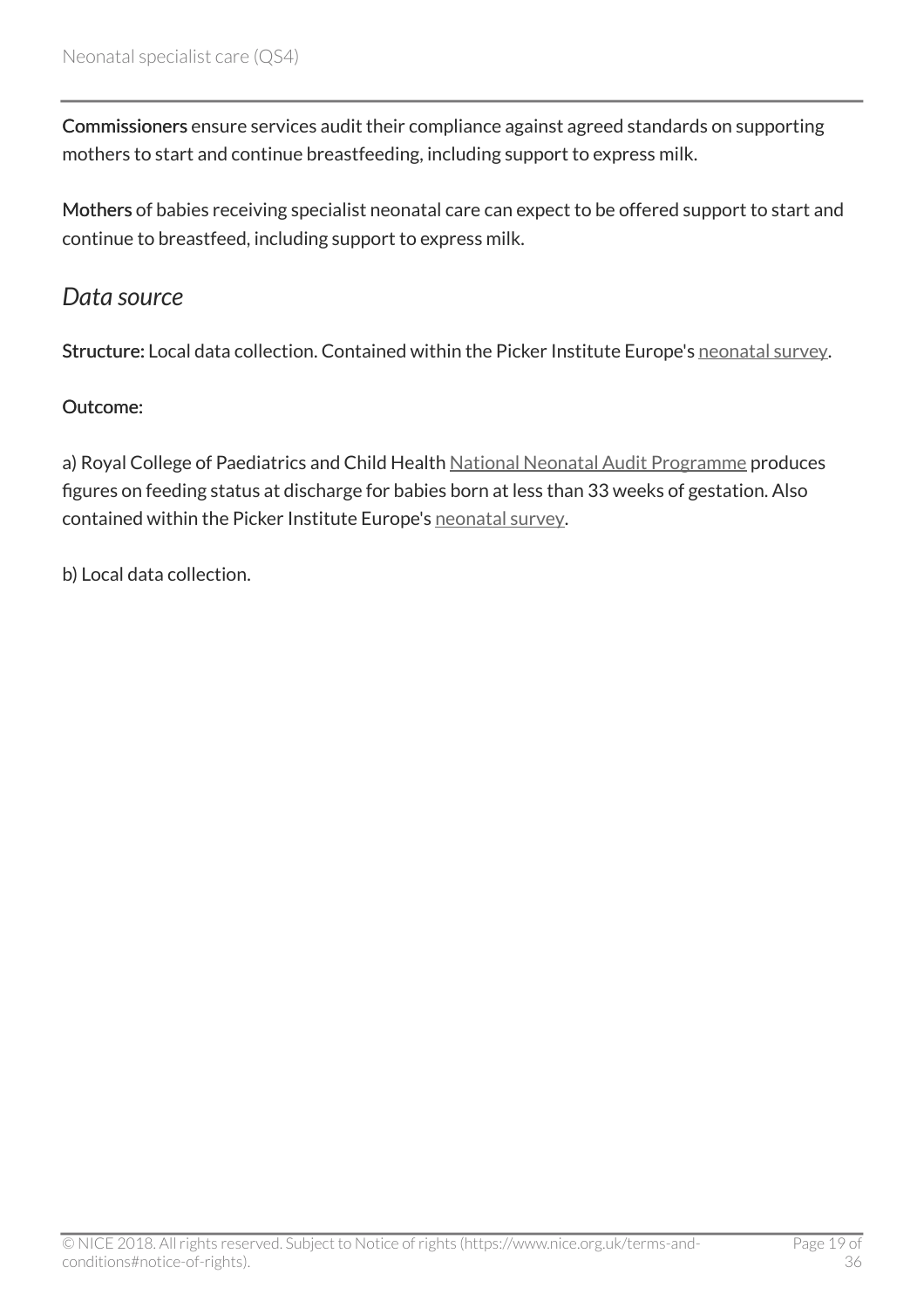# <span id="page-19-0"></span>Quality statement 7: Coordinated transition to community care

## <span id="page-19-1"></span>*Quality statement*

Babies receiving specialist neonatal care have their health and social care plans coordinated to help ensure a safe and effective transition from hospital to community care.

### <span id="page-19-2"></span>*Quality measure*

#### Structure:

a) Evidence of provision of a neonatal outreach service.

b) Evidence of multiagency discharge planning with input from community neonatal outreach services.

Process: Proportion of babies discharged from specialist neonatal care who receive an outreach service follow-up.

Numerator – the number of babies receiving outreach service follow-up.

Denominator – the number of babies discharged from specialist neonatal care requiring an outreach service follow-up.

# <span id="page-19-3"></span>*What the quality statement means for each audience*

Service providers ensure that agreements are in place for coordinating the care plans of babies receiving specialist neonatal care between relevant agencies.

Health and social care professionals ensure the care plans of babies receiving specialist neonatal care are coordinated with all relevant agencies.

Commissionersand networks ensure services are commissioned according to agreed levels of care across the specialist neonatal care pathway to enable safe and effective transition from hospital to community care.

Parents of babies discharged from specialist neonatal care can expect to receive support from health or social care professionals working in the community if their baby requires it. They can also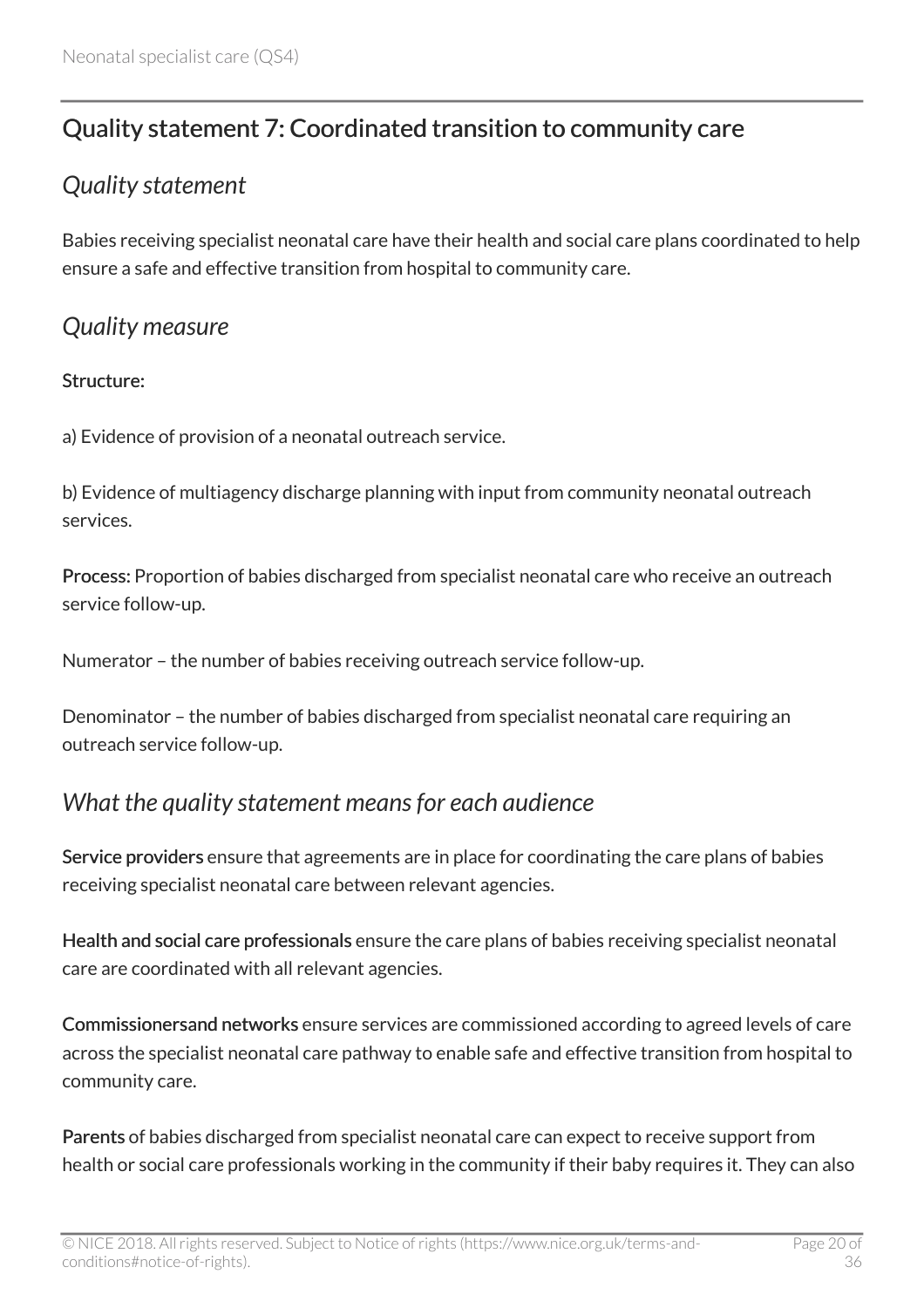expect that their baby's care plan will be coordinated between relevant teams to help ensure a safe and effective transition from hospital to home.

#### <span id="page-20-0"></span>*Data source*

Structure: a) and b) Local and network data collection.

Process: Local and network data collection.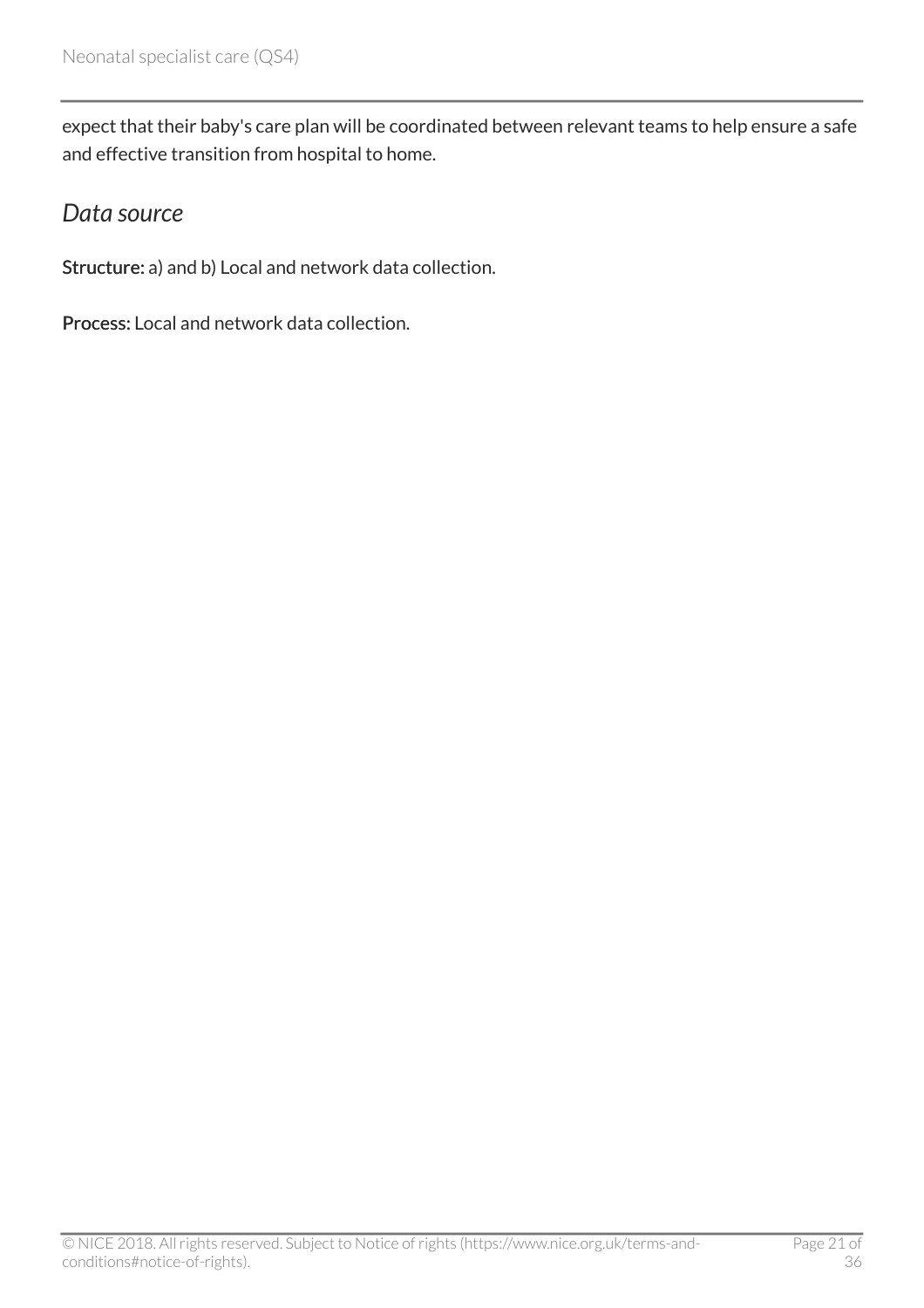# <span id="page-21-0"></span>Quality statement 8: Data, audit and research

#### <span id="page-21-1"></span>*Quality statement*

Providers of specialist neonatal services maintain accurate and complete data, and actively participate in national clinical audits and applicable research programmes.

#### <span id="page-21-2"></span>*Quality measure*

#### Structure:

a) Evidence of a documented data validation process to ensure data completeness and accuracy.

b) Evidence of participation in national clinical audits and benchmarking.

c) Evidence of participation in applicable research studies.

#### Process:

a) Complete and accurate data collected for the [National Neonatal Audit Programme](http://www.rcpch.ac.uk/improving-child-health/quality-improvement-and-clinical-audit/national-neonatal-audit-programme-nn-3).

b) Complete and accurate data collected for the **BAPM** dataset.

c) Proportion of babies receiving specialist neonatal care whose parents are invited to participate in applicable research studies.

Numerator – the number of babies whose parents are invited to participate in applicable research studies.

Denominator – the number of babies receiving specialist neonatal care.

#### <span id="page-21-3"></span>*What the quality statement means for each audience*

Service providers ensure accuracy and completeness of specialist neonatal data collection systems and participate in national clinical audits and applicable research programmes.

Healthcare professionals accurate record keeping and data collection.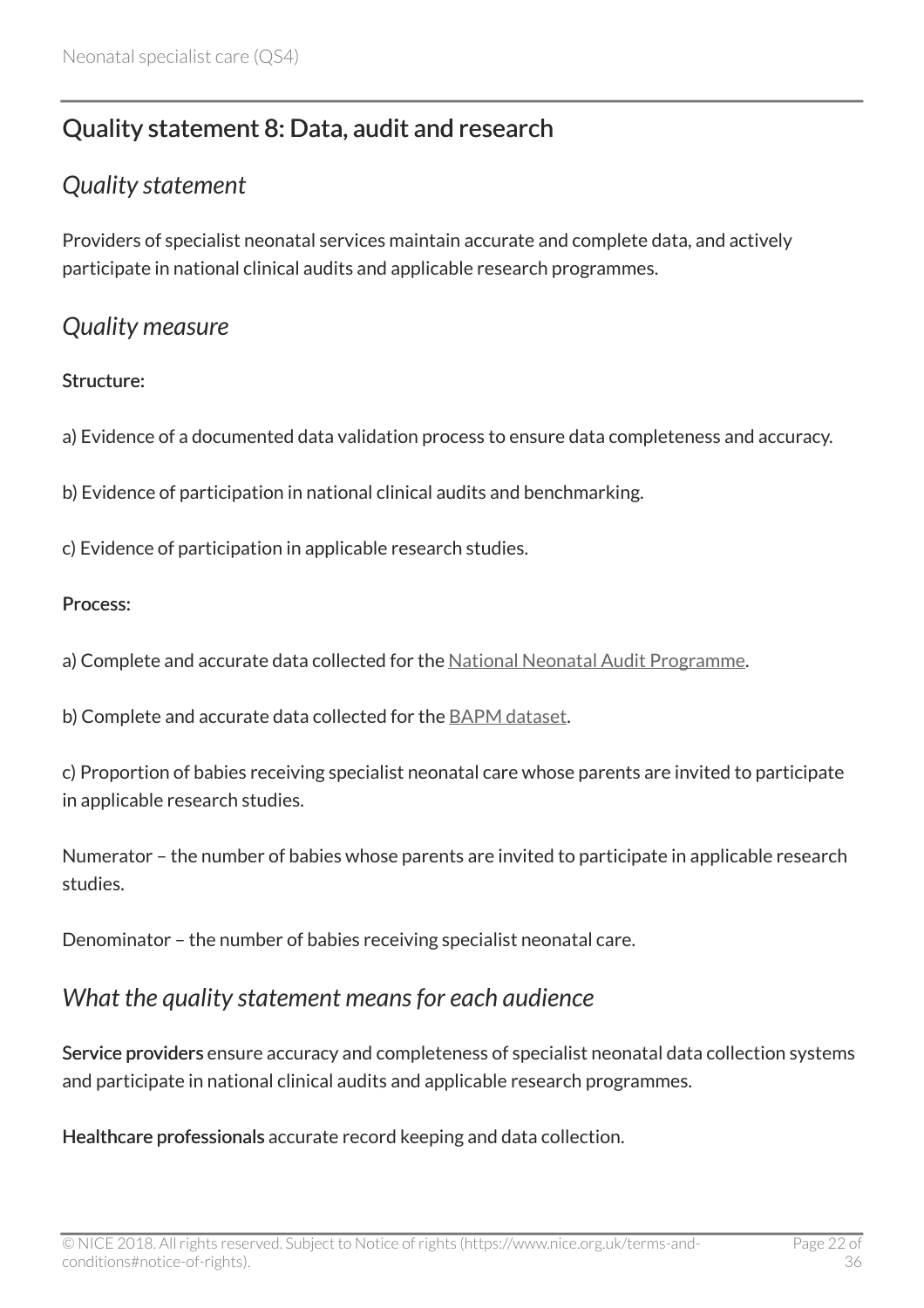Commissioners ensure service providers participate in agreed national clinical audits and applicable research programmes.

Parents of babies receiving specialist neonatal care can expect complete and accurate information to be kept about their baby's care and for it to be used to improve care. They can also expect to be invited to participate in applicable research programmes.

#### <span id="page-22-0"></span>*Data source*

#### Structure:

a) Local and network data collection.

b) Participation in Royal College of Paediatrics and Child Health [National Neonatal Audit](http://www.rcpch.ac.uk/improving-child-health/quality-improvement-and-clinical-audit/national-neonatal-audit-programme-nn-3) [Programme.](http://www.rcpch.ac.uk/improving-child-health/quality-improvement-and-clinical-audit/national-neonatal-audit-programme-nn-3)

c) [National Institute for Health Research accrual system.](http://www.nihr.ac.uk/)

#### Process:

a) Royal College of Paediatrics and Child Health [National Neonatal Audit Programme](http://www.rcpch.ac.uk/improving-child-health/quality-improvement-and-clinical-audit/national-neonatal-audit-programme-nn-3) provides quarterly data completeness and accuracy reports to participating sites.

b) Data completeness and accuracy figures of **BAPM** dataset submissions.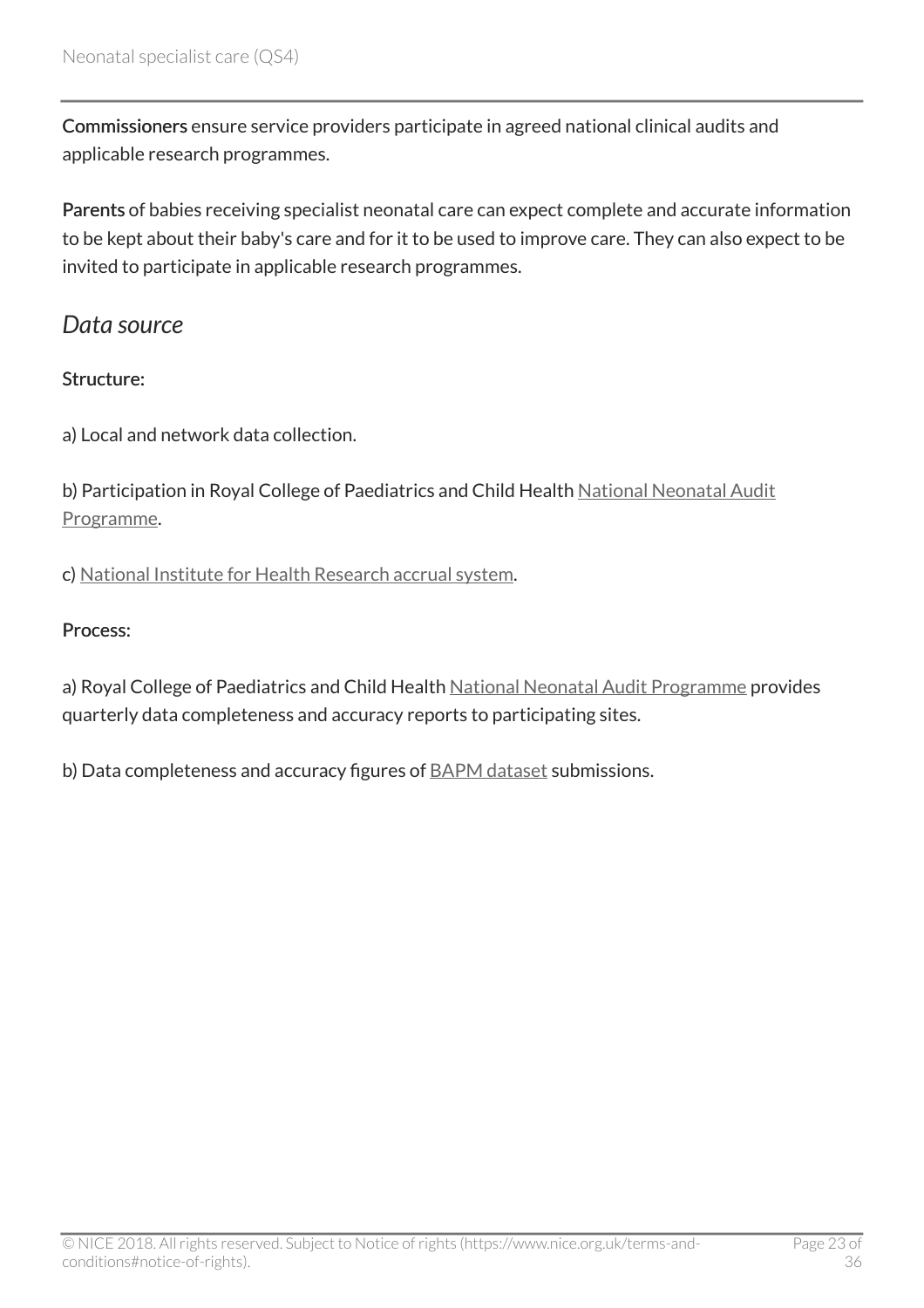# <span id="page-23-0"></span>Quality statement 9: Health outcomes

### <span id="page-23-1"></span>*Quality statement*

Babies receiving specialist neonatal care have their health outcomes monitored.

### <span id="page-23-2"></span>*Quality measure*

Structure: Evidence of processes to enable collection of health outcome data within the network for babies who receive specialist neonatal care.

#### Process:

a) Proportion of babies born at less than 30 weeks of gestation who received specialist neonatal care who have a 2-year outcome form completed.

Numerator – the number of babies with a completed 2-year outcome form.

Denominator – the number of babies born at less than 30 weeks of gestation receiving specialist neonatal care.

b) Proportion of babies born at 30 weeks of gestation or more who received specialist neonatal care who have a 2-year outcome form completed.

Numerator – the number of babies with a completed 2-year outcome form.

Denominator – the number of babies born at 30 weeks of gestation or more receiving specialist neonatal care.

c) Proportion of babies born at less than 32 weeks of gestation and/or with a birth weight less than 1501 g who receive specialist neonatal care and undergo retinopathy screening prior to discharge from hospital.

Numerator – the number of babies undergoing retinopathy screening prior to discharge from hospital.

Denominator – the number of babies born at less than 32 weeks of gestation and/or with a birth weight less than 1501 g, receiving specialist neonatal care and discharged from hospital.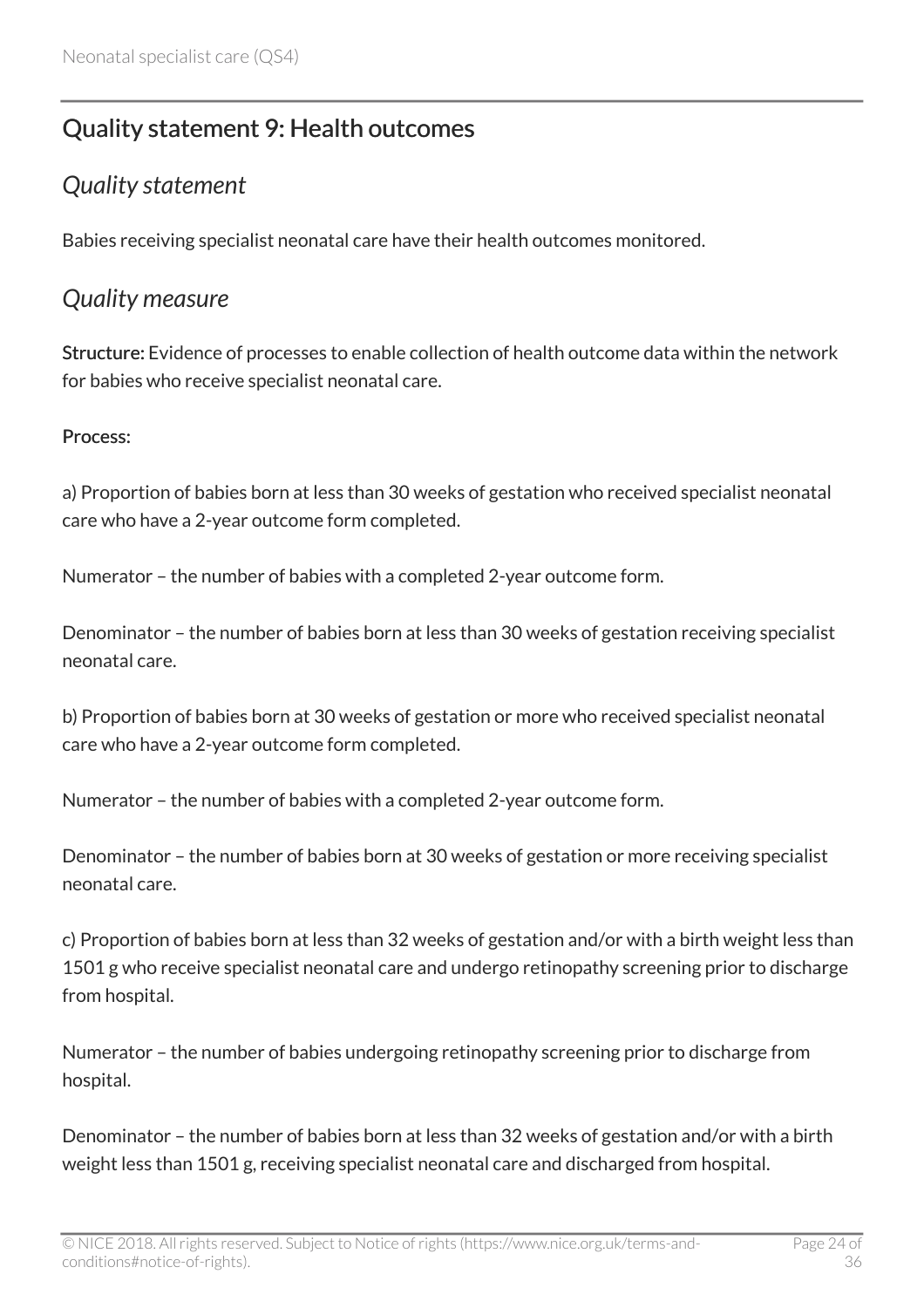d) Proportion of babies born at less than 32 weeks of gestation and/or with a birth weight less than 1501 g who receive specialist neonatal care who require laser surgery.

Numerator – the number of babies requiring laser surgery.

Denominator – the number of babies born at less than 32 weeks of gestation and/or with a birth weight less than 1501 g receiving specialist neonatal care.

e) Proportion of babies who received specialist neonatal care who have had a culture-positive infection of blood or cerebrospinal fluid prior to discharge from hospital.

Numerator – the number of babies who have had a culture-positive infection of blood or cerebrospinal fluid prior to discharge from hospital.

Denominator – the number of babies receiving specialist neonatal care.

f) Proportion of babies who have had neonatal encephalopathy.

Numerator and denominator under development for the [National Neonatal Audit Programme](http://www.rcpch.ac.uk/improving-child-health/quality-improvement-and-clinical-audit/national-neonatal-audit-programme-nn-3).

Outcomes: a) Proportion of babies born at less than 30 weeks of gestation who receive specialist neonatal care who have no functional impairment at 2 years when corrected for gestational age.

Numerator – the number of babies with no functional impairment at 2 years when corrected for gestational age.

Denominator – the number of babies born at less than 30 weeks of gestation receiving specialist neonatal care.

b) Proportion of babies born at 30 weeks of gestation or more who receive specialist neonatal care who have no functional impairment at 2 years when corrected for gestational age.

Numerator – the number of babies with no functional impairment at 2 years when corrected for gestational age.

Denominator – the number of babies born at 30 weeks of gestation or more receiving specialist neonatal care.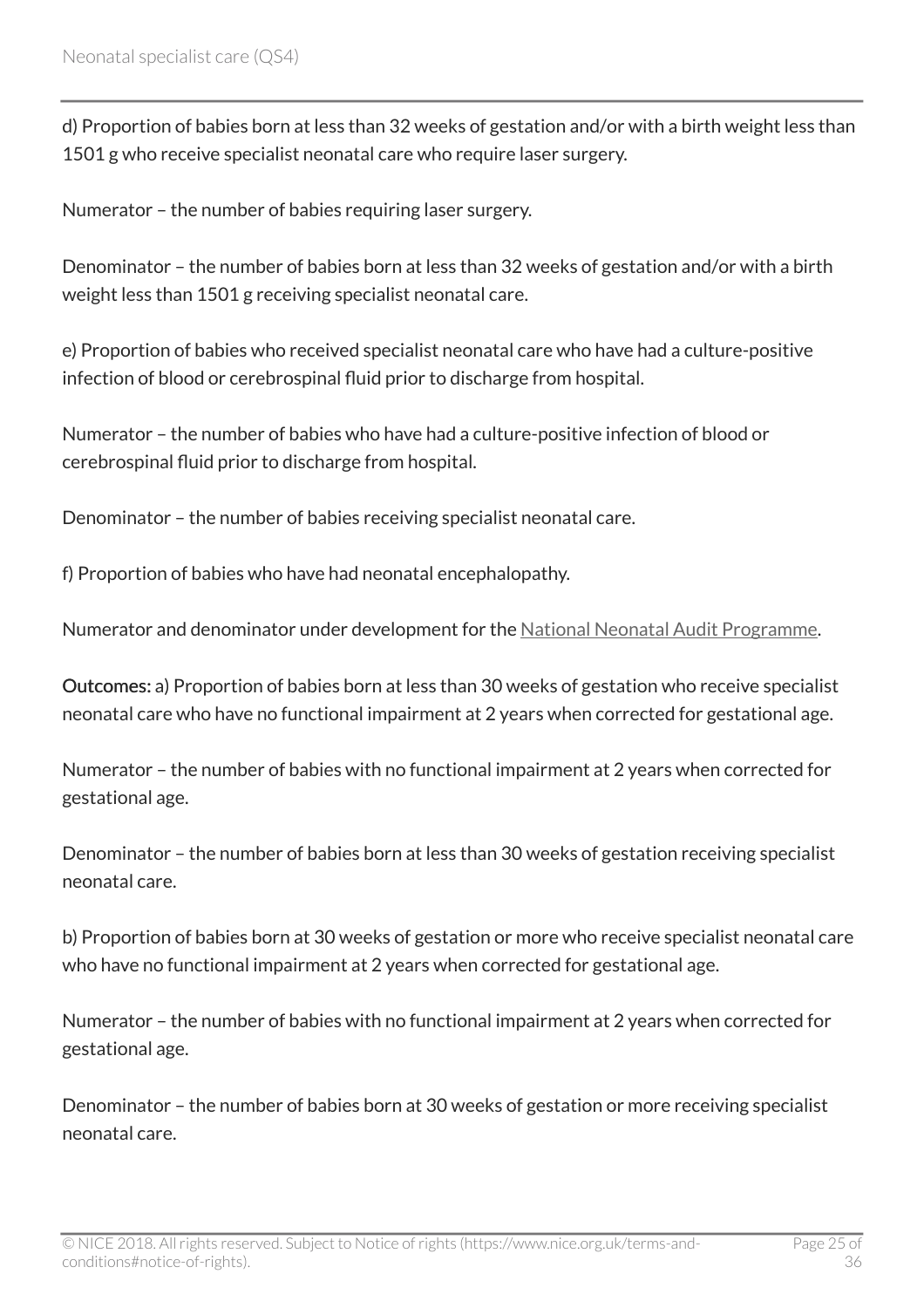c) 2-year survival rates within and compared with other networks.

### <span id="page-25-0"></span>*What the quality statement means for each audience*

Service providers ensure the health outcomes of all babies receiving specialist neonatal care are monitored.

Healthcare professionals ensure accurate and complete baseline data collection through pregnancy, childbirth and the perinatal period.

Commissionersand networks ensure specialist neonatal care health outcomes are monitored and used to inform service improvement.

Parents of babies receiving specialist neonatal care can expect their baby's health will continue to be assessed after discharge from hospital.

#### <span id="page-25-1"></span>*Data source*

Structure: Royal College of Paediatrics and Child Health Health [National Neonatal Audit](http://www.rcpch.ac.uk/improving-child-health/quality-improvement-and-clinical-audit/national-neonatal-audit-programme-nn-3) [Programme](http://www.rcpch.ac.uk/improving-child-health/quality-improvement-and-clinical-audit/national-neonatal-audit-programme-nn-3) collects data on whether health outcomes are collected.

#### Process:

a) and b) Royal College of Paediatrics and Child Health [National Neonatal Audit Programme](http://www.rcpch.ac.uk/improving-child-health/quality-improvement-and-clinical-audit/national-neonatal-audit-programme-nn-3) collects data on whether 2-year outcomes are collected.

c) Royal College of Paediatrics and Child Health [National Neonatal Audit Programme](http://www.rcpch.ac.uk/improving-child-health/quality-improvement-and-clinical-audit/national-neonatal-audit-programme-nn-3) collects data on retinopathy screening prior to discharge from hospital for babies born at less than 32 weeks or gestation and/or with a birth weight less than 1501 g.

d) Local and network data collection.

e) Royal College of Paediatrics and Child Health [National Neonatal Audit Programme](http://www.rcpch.ac.uk/improving-child-health/quality-improvement-and-clinical-audit/national-neonatal-audit-programme-nn-3) will collect data on babies who have had a culture-positive infection of blood or cerebrospinal fluid prior to discharge.

f) Royal College of Paediatrics and Child Health [National Neonatal Audit Programme](http://www.rcpch.ac.uk/improving-child-health/quality-improvement-and-clinical-audit/national-neonatal-audit-programme-nn-3) will collect data on neonatal encephalopathy.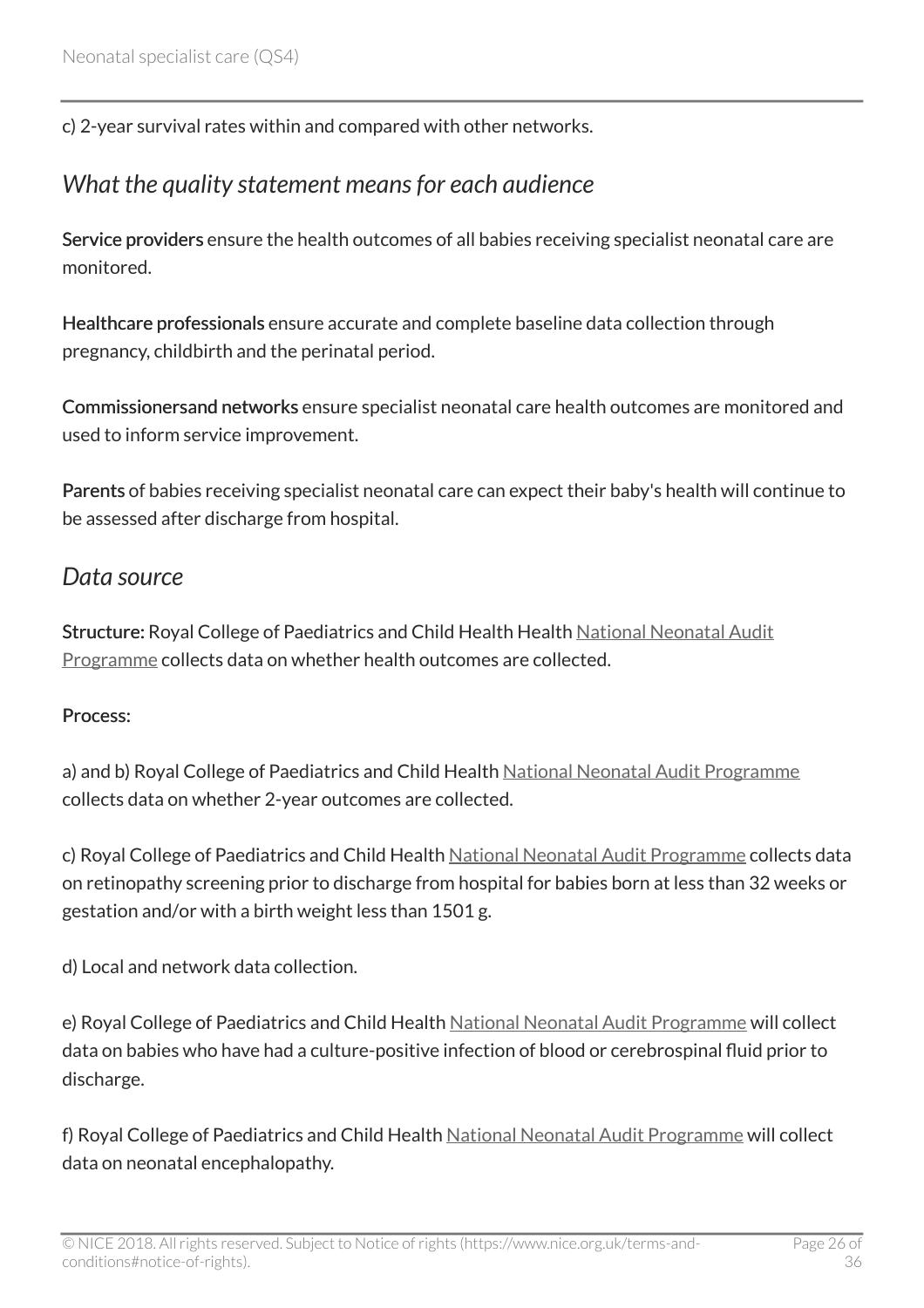#### Outcomes:

a) and c) Network data collection.

b) Network data collection. Also contained within the Royal College of Paediatrics and Child Health [National Neonatal Audit Programme](http://www.rcpch.ac.uk/improving-child-health/quality-improvement-and-clinical-audit/national-neonatal-audit-programme-nn-3).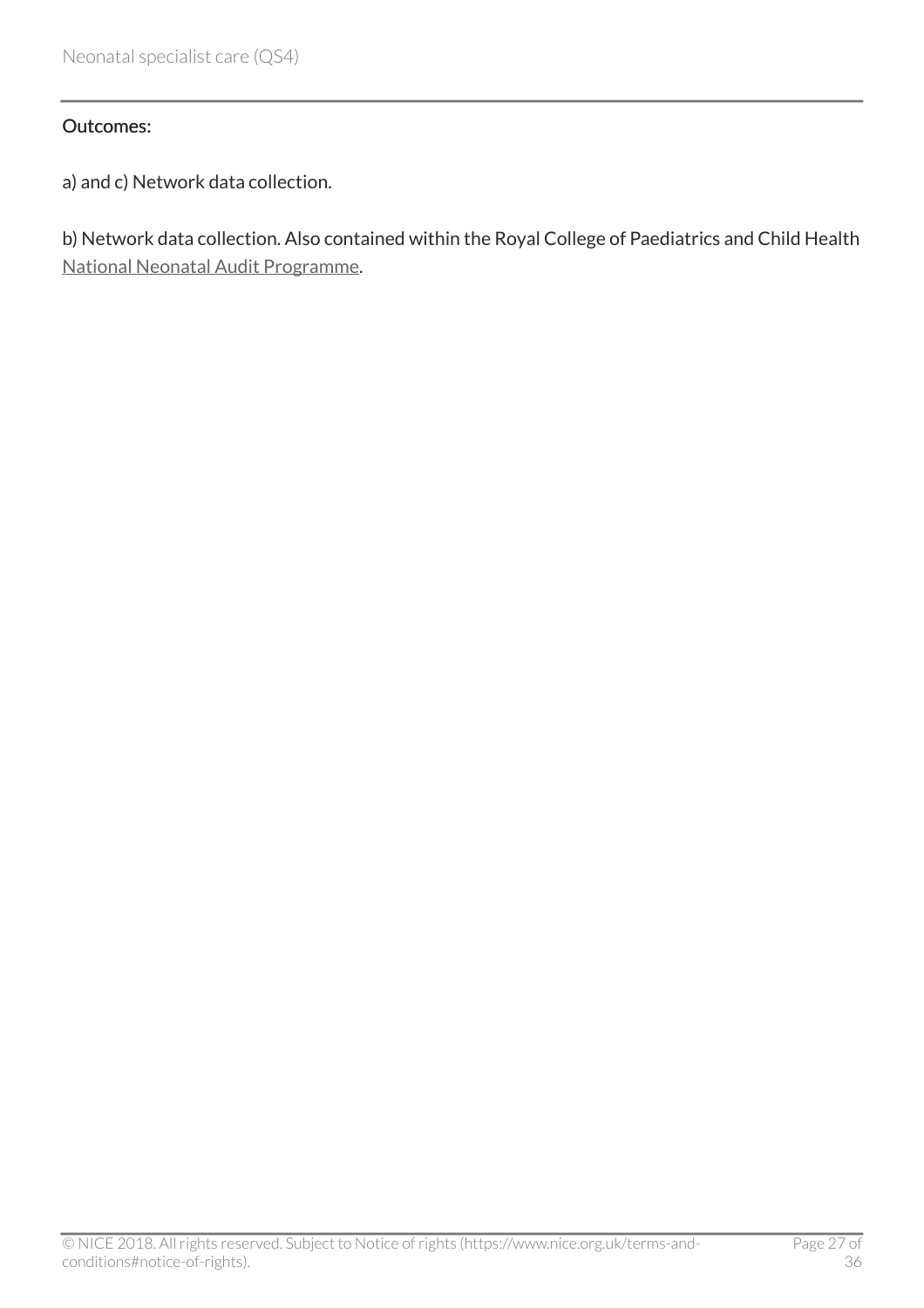## <span id="page-27-0"></span>Using the quality standard

It is important that the quality standard is considered alongside current policy and guidance documents listed in the [development sources](http://www.nice.org.uk/guidance/qs4/chapter/development-sources) section.

### <span id="page-27-1"></span>*Commissioning support and information for patients*

NICE has produced a [support document](http://www.nice.org.uk/guidance/qs4/Resources) to help commissioners and others consider the commissioning implications and potential resource impact of this quality standard. [Information for](http://www.nice.org.uk/guidance/qs4/Informationforpublic) [patients](http://www.nice.org.uk/guidance/qs4/Informationforpublic) using the quality standard is also available on the NICE website.

#### <span id="page-27-2"></span>*Quality measures*

The quality measures accompanying the quality statements aim to improve the structure, process and outcomes of health and social care. They are not a new set of targets or mandatory indicators for performance management.

Expected levels of achievement for quality measures are not specified. Quality standards are intended to drive up the quality of care, and so aspirational achievement levels are likely to be 100% (or 0% if the quality statement states that something should not be done). However, it is recognised that this may not always be appropriate in practice taking account of patient safety, patient choice and clinical judgement and therefore desired levels of achievement should be defined locally.

We have indicated where national indicators currently exist and measure the quality statement. National indicators include those developed by the Health and Social Care Information Centre through their [Indicators for Quality Improvement Programme.](http://www.hscic.gov.uk/iqi) For statements where national quality indicators do not exist, the quality measures should form the basis for audit criteria developed and used locally to improve the quality of health and social care.

For further information, including guidance on using quality measures, please see [what makes up a](http://www.nice.org.uk/standards-and-indicators/developing-nice-quality-standards) [NICE quality standard.](http://www.nice.org.uk/standards-and-indicators/developing-nice-quality-standards)

## <span id="page-27-3"></span>*Diversity, equality and language*

During the development of this quality standard, equality issues were considered.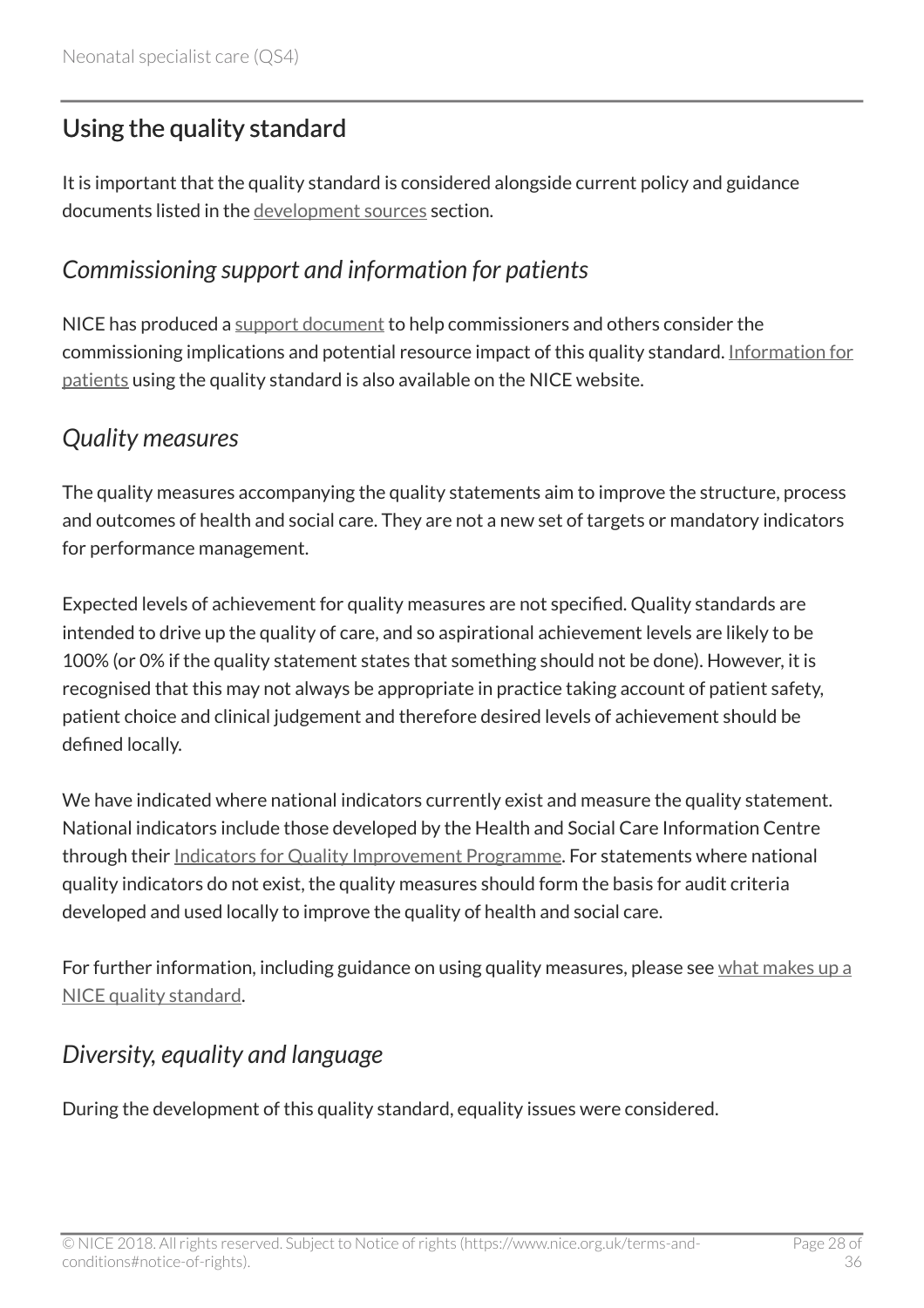Good communication between health and social care professionals and the parents of babies receiving specialist neonatal care is essential. Treatment and care, and the information given about it, should be culturally appropriate. It should also be accessible to people with additional needs such as physical, sensory or learning disabilities, and to people who do not speak or read English. Parents of babies receiving specialist neonatal care should have access to an interpreter or advocate if needed.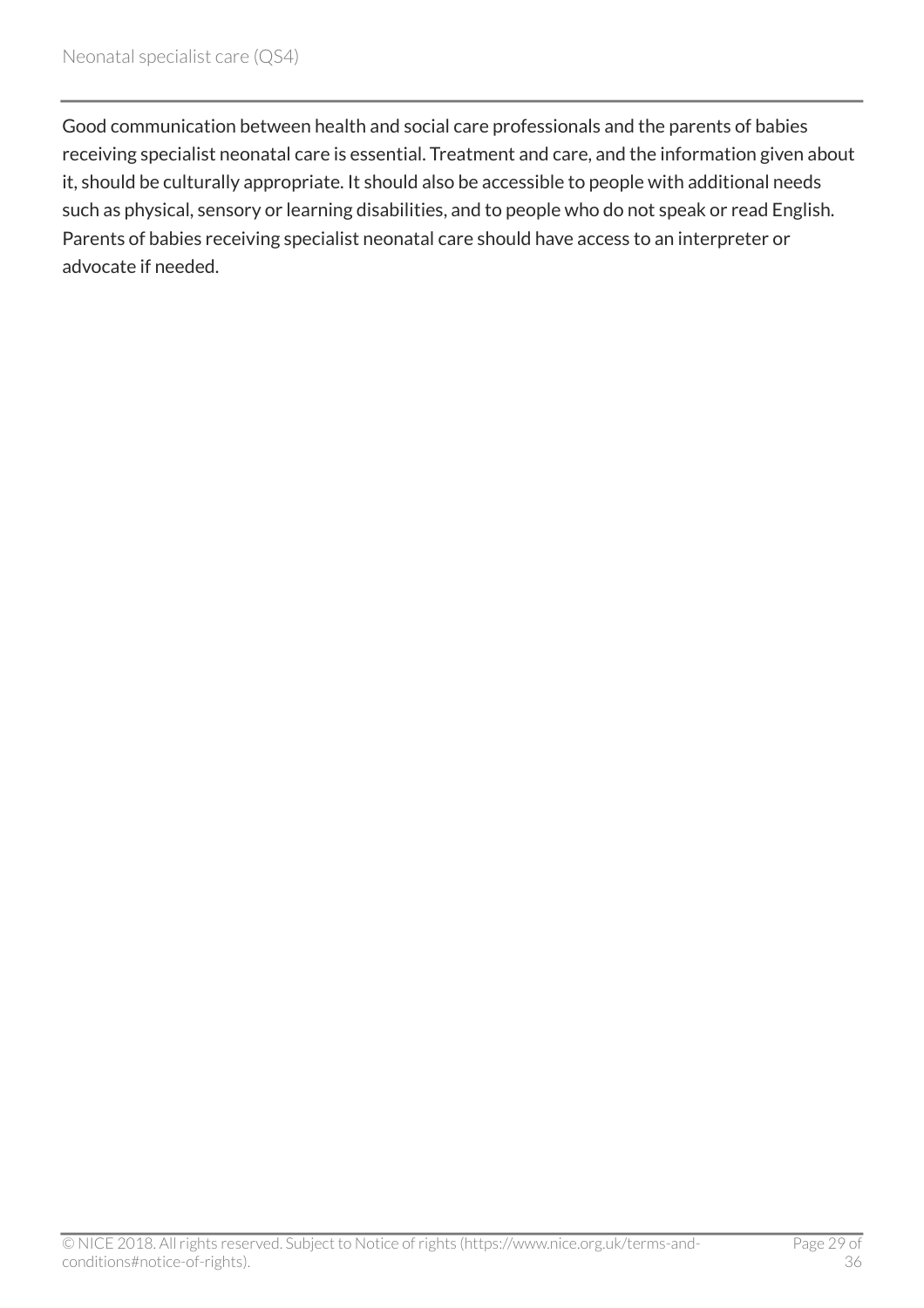## <span id="page-29-0"></span>Development sources

#### <span id="page-29-1"></span>*Evidence sources*

The documents below contain clinical guideline recommendations or other recommendations that were used by the TEG to develop the quality standard statements and measures. This NICE quality standard is based on consensus documentation as there was no relevant NICE guidance or NHS Evidence accredited sources available.

Department of Health (2009) [Toolkit for high quality neonatal services.](http://webarchive.nationalarchives.gov.uk/20130107105354/http:/www.dh.gov.uk/en/Publicationsandstatistics/Publications/PublicationsPolicyAndGuidance/DH_107845)

British Association of Perinatal Medicine (2010) [Service standards for hospitals providing neonatal](http://www.bapm.org/publications/documents/guidelines/BAPM_Standards_Final_Aug2010.pdf) [care.](http://www.bapm.org/publications/documents/guidelines/BAPM_Standards_Final_Aug2010.pdf)

Royal College of Obstetricians and Gynaecologists (2008) [Standards for maternity care: report of a](http://www.rcog.org.uk/globalassets/documents/guidelines/wprmaternitystandards2008.pdf) [working party](http://www.rcog.org.uk/globalassets/documents/guidelines/wprmaternitystandards2008.pdf).

### <span id="page-29-2"></span>*Policy context*

It is important that the quality standard is considered alongside current policy documents, including:

Department of Health (2009) [Toolkit for high quality neonatal services.](http://webarchive.nationalarchives.gov.uk/20130107105354/http:/www.dh.gov.uk/en/Publicationsandstatistics/Publications/PublicationsPolicyAndGuidance/DH_107845)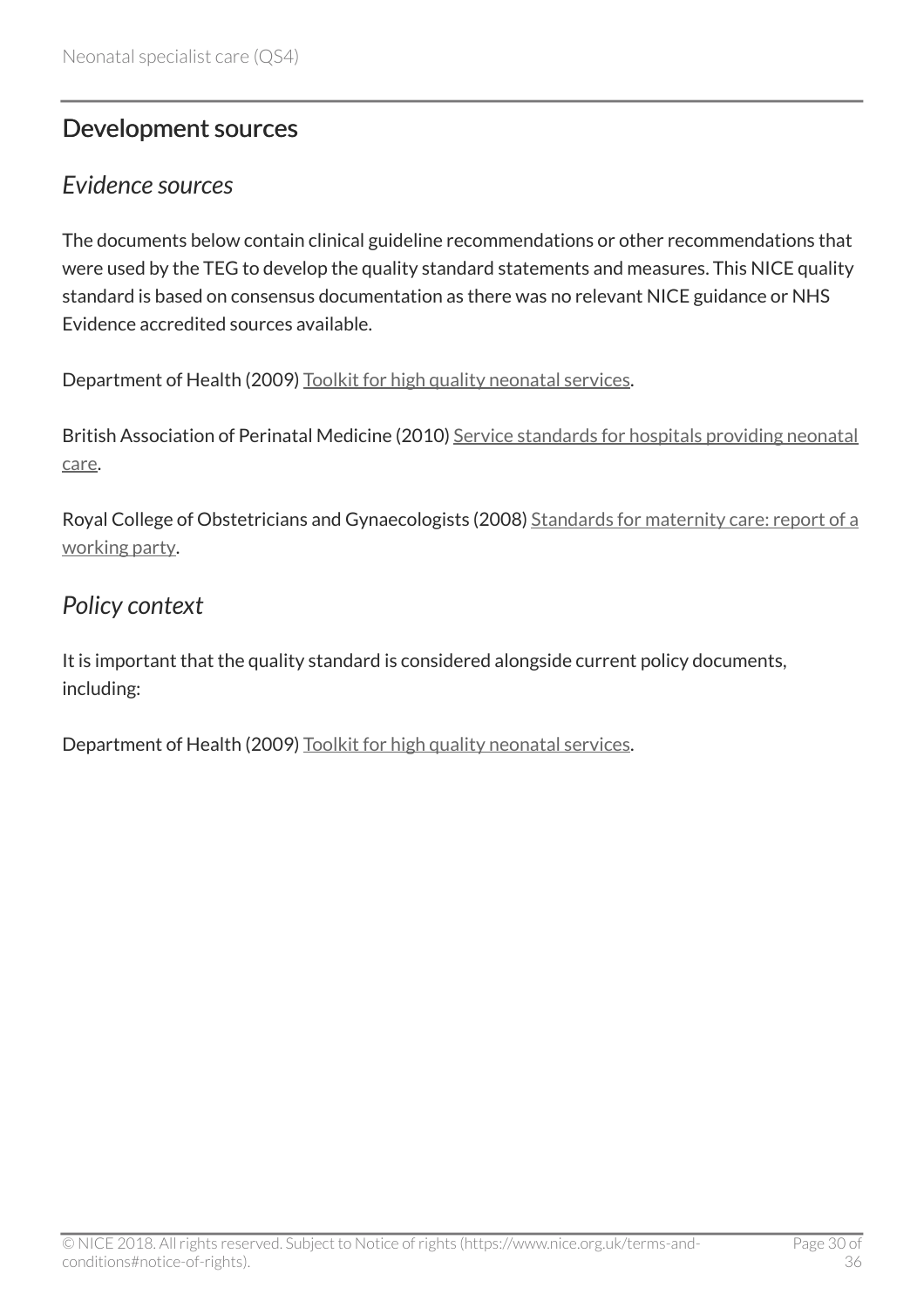# <span id="page-30-0"></span>Related NICE quality standards

[Patient experience in adult NHS services](http://www.nice.org.uk/guidance/qs15). NICE quality standard 15 (2012).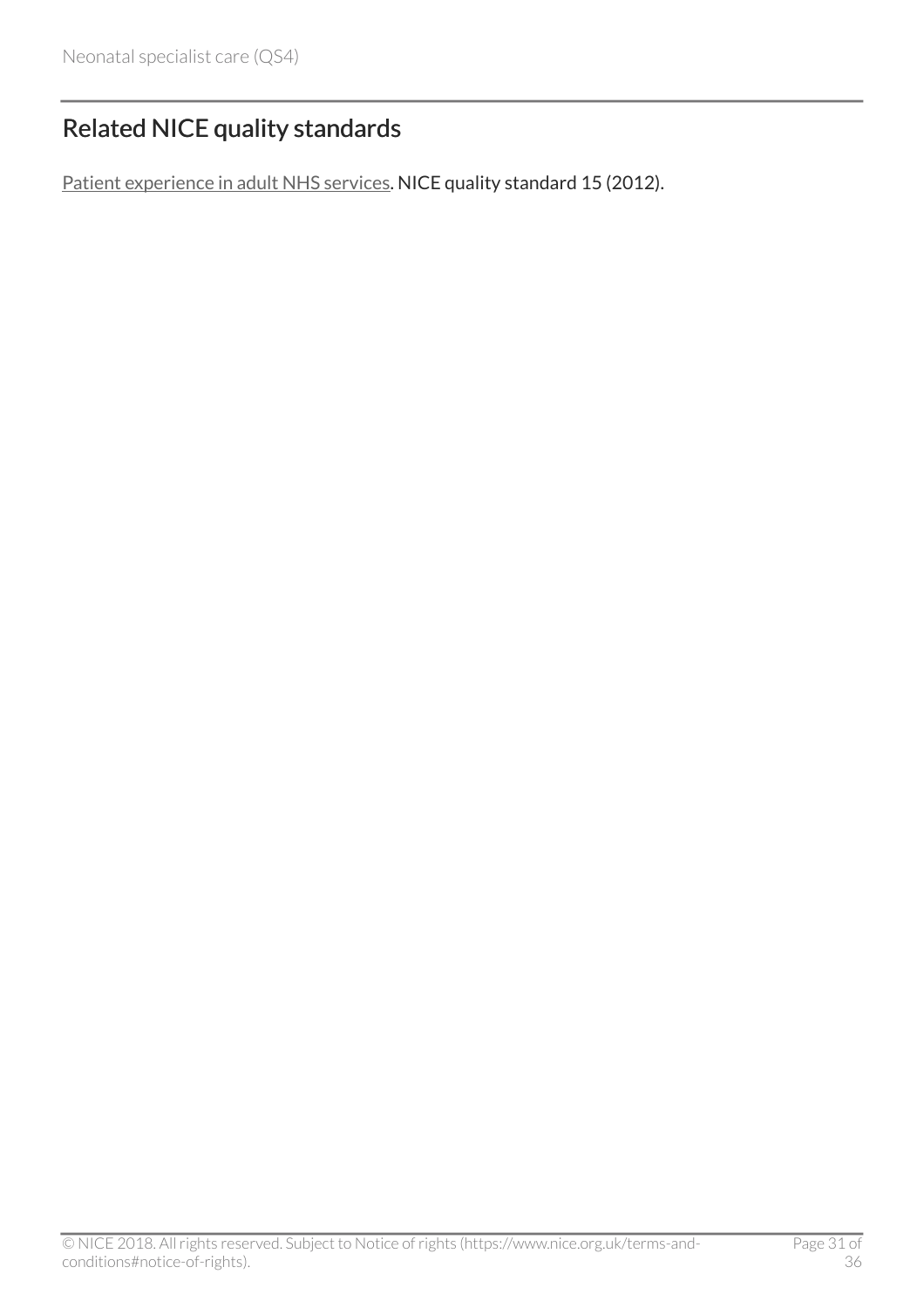# <span id="page-31-0"></span>The Topic Expert Group and NICE project team

## <span id="page-31-1"></span>*Topic Expert Group*

#### Mrs Vanessa Attrell

Perinatal Network Manager, South East Coast Specialised Commissioning Group

Ms Allison Binns Former Neonatal Taskforce Project Manager, Department of Health

#### Dr Sandra Calvert

Consultant Neonatologist, St George's Healthcare Trust

#### Ms Kim Davis

National Neonatal Audit Programme - Project Co-ordinator, Royal College of Paediatrics and Child Health

#### Dr Julian Eason

Consultant Neonatologist, Plymouth Hospitals NHS Trust

#### Dr Leroy Edozien

Consultant Obstetrician and Gynaecologist, Central Manchester NHS Foundation Trust

#### Dr Alan Fenton

Consultant Neonatal Paediatrician, The Newcastle upon Tyne Hospitals NHS Foundation Trust

#### Dr Nina James

Associate Director - Neonates, Greater Manchester, East Cheshire and High Peak Children, Young People and Families NHS Network

#### Mr Anthony Lander

Consultant Paediatric Surgeon and Honorary Senior Lecturer, Birmingham Children's Hospital

#### Dr Tahir Mahmood (Chair)

onsultant Obstetrician & Gynaecologist, Forth Park Hospital, Kirkcaldy

#### Mrs Karen Mainwaring

Nurse Manager - Neonates, University of South Manchester NHS Foundation Trust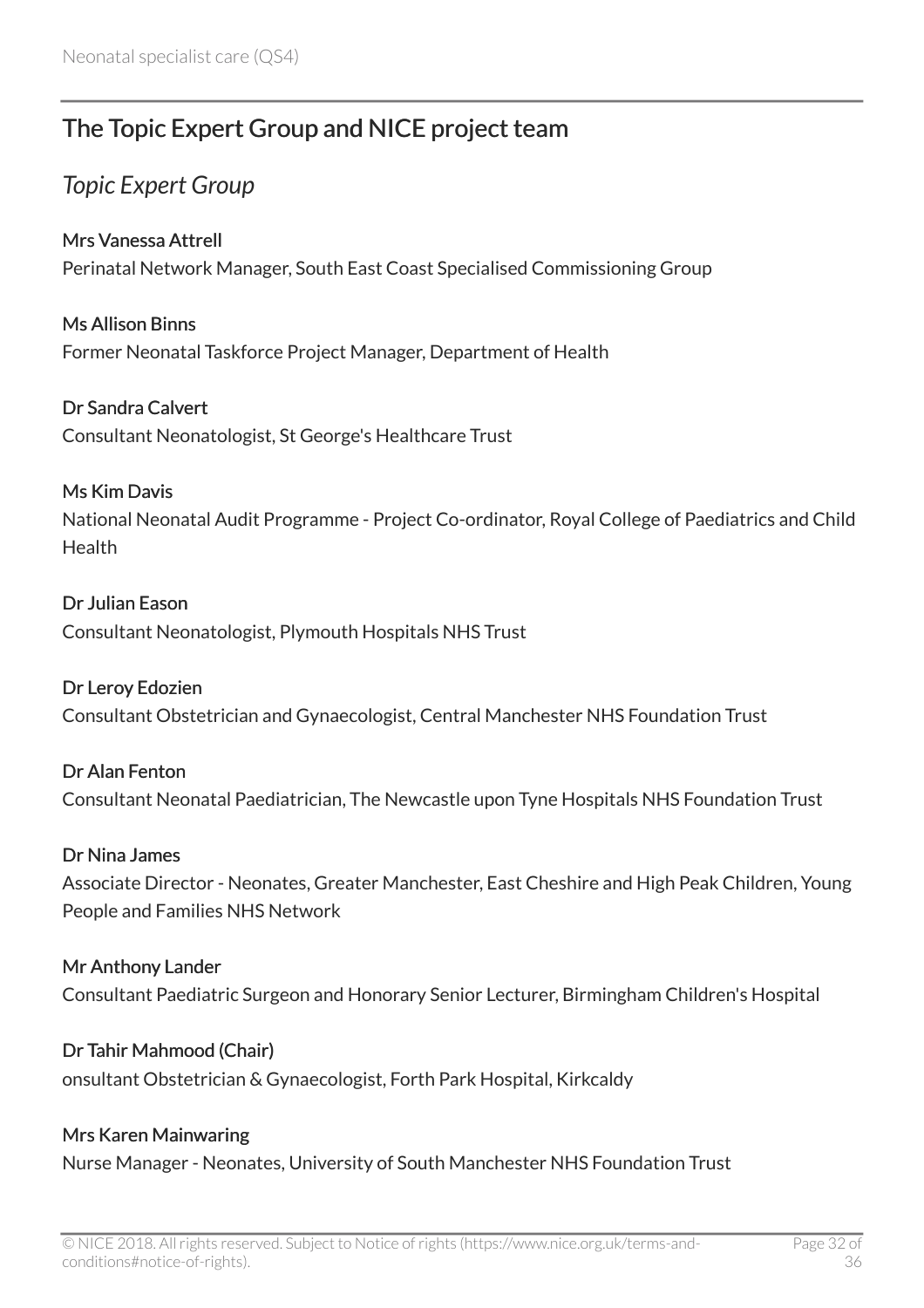Dr Gurdeep S Mann Consultant Radiologist, Alder Hey Children's Hospital NHS Foundation Trust

Prof Neena Modi Professor of Neonatal Medicine, Imperial College London

Ms Jane Munro Quality and Audit Development Advisor, Royal College of Midwives

Mrs Valerie Nelson Patient/lay member

Mrs Farrah Pradhan Patient/lay member

Mrs Lynne Radbone Principal Paediatric Dietician, Cambridge University NHS Foundation Trust

Ms Rachel Town NHS Information Centre Representative

Dr Rosina Ullman Senior Research Fellow, National Collaborating Centre for Women and Child Health

Ms Jane Verity Head of Maternity, First Years and Families, Department of Health

### <span id="page-32-0"></span>*NICE project team*

Fergus Macbeth Director

Nicola Bent Associate Director

Tim Stokes Consultant Clinical Adviser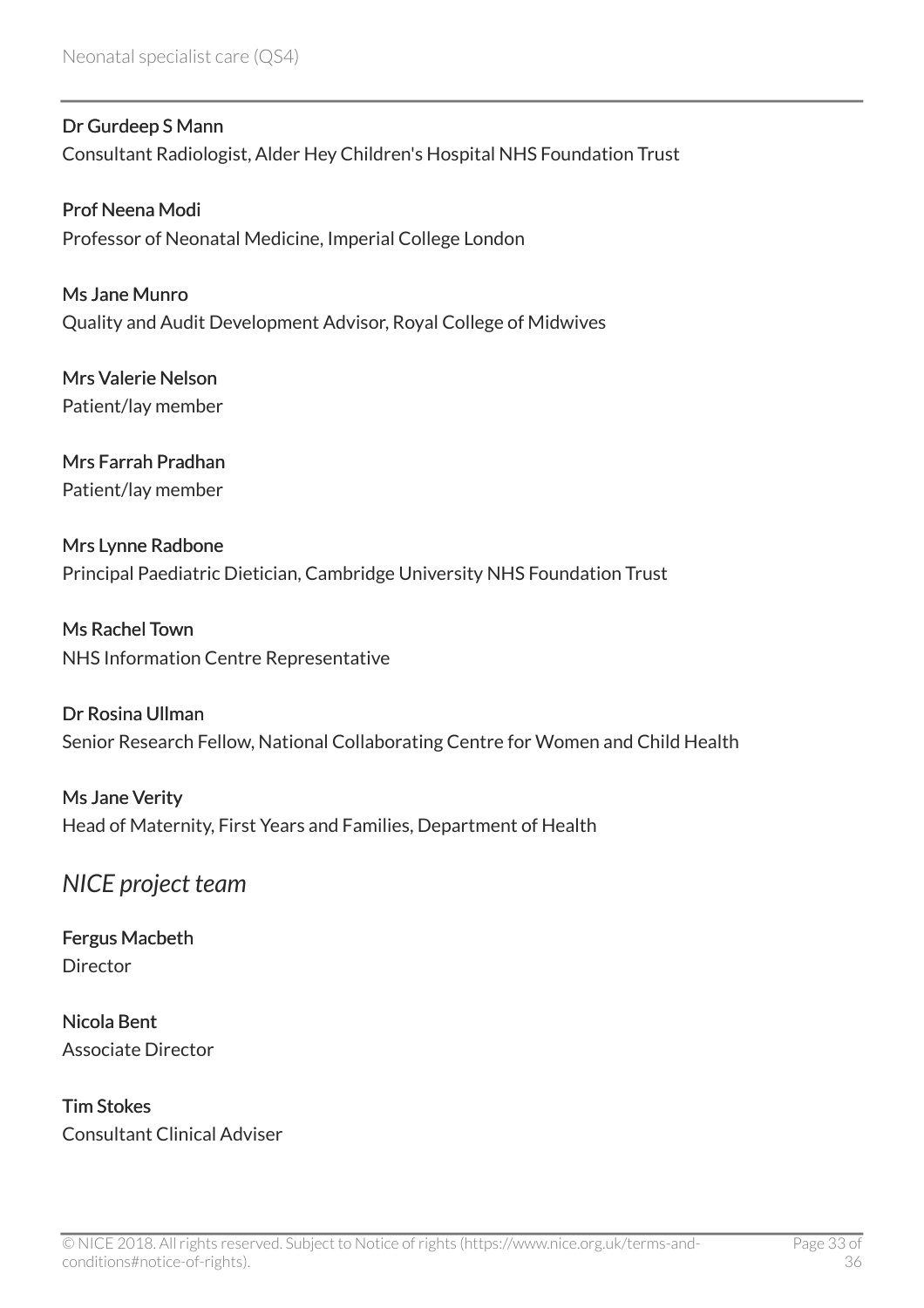Craig Grime Lead Analyst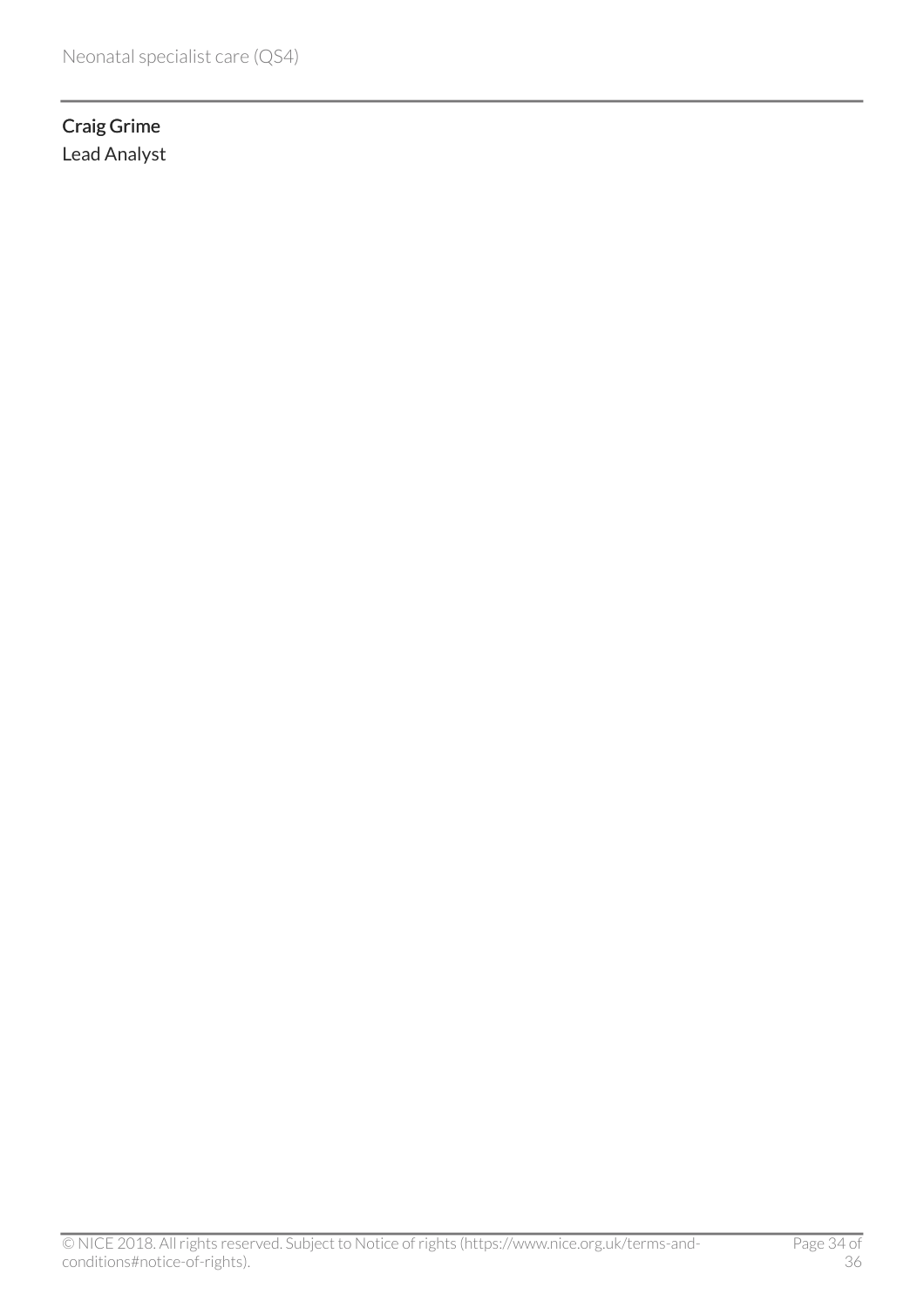# <span id="page-34-0"></span>Update information

Minor changes since publication

November 2016: Data sources updated in statements 2, 5, 6 and 9.